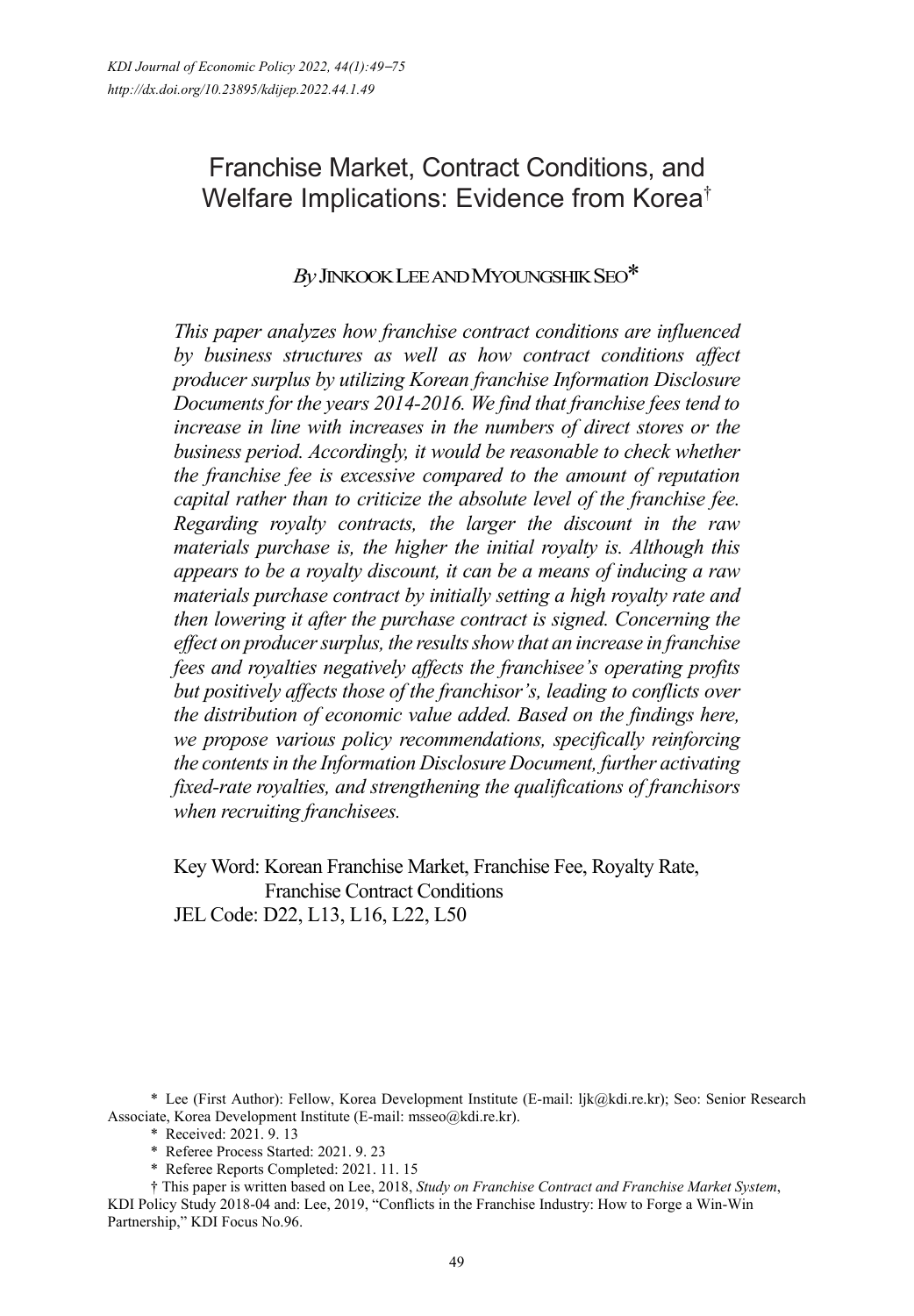### **I. Introduction**

orea's franchise market is growing rapidly. From 2014 to 2016, the number of K orea's franchise market is growing rapidly. From 2014 to 2016, the number of franchises increased from 3,923 to 4,664, and that of franchises rose from 208,099 to 230,054. Accordingly, the overall market size of the franchise business grew to 114 trillion won in 2016, an increase of 24.3% compared to 2014.

Such rapid growth was made possible by several business advantages arising from the franchise contractual relationship. First, franchisors can spread their own brands and business models through the recruitment of franchisees, which eventually raise brand value as well as profits. Also, they can acquire various types of market information through local franchisees so as to improve their business strategies. From the franchisees' perspective, they can easily and quickly start a business while receiving marketable products, learning sales techniques, and gaining management know-how from their franchisors. Furthermore, the tendency of consumers to prefer standardized products in terms of price and quality over relatively non-standardized goods may support the expansion of this market.

However, this rapid growth has been accompanied by various internal conflicts between franchisors and their franchisees. There were 779 applications for dispute mediation in 2017, more than double the 357 filed in 2008. Looking at the types of conflicts, disputes related to information asymmetry account for 30% of the total, and cases caused by the imbalance of bargaining power are also on the rise (Korea Fair Trade Mediation Agency, 2013; 2018).<sup>1</sup>

Based on this background, this study examines the growth trend and market structure of the domestic franchise market, utilizing brand-level microdata from Information Disclosure Documents.<sup>2</sup> Subsequently, we quantify the effect of the market structure on franchise contract conditions and analyze in depth the effects of contract conditions on producer welfare. The empirical findings lead to policy suggestions for improving the franchise market system.

# **II. Related Literature**

This section reviews existing literature, focusing on franchise contract conditions, and identifies the various contributions of this paper.

First, Gallini and Lutz (1992) argue that franchisors use royalty rates as a signal to convey the profitability of their products. A franchisor after developing a highly profitable product sets a high initial royalty rate to signal the quality of the product. As time passes, her brand becomes more recognized and a reputation for product profitability is formed, the incentive for signaling is weakened and the royalty rate

<sup>&</sup>lt;sup>1</sup>Disputes related to information asymmetry include cases in which Information Disclosure Documents were not submitted or those in which false (or exaggerated) information was provided. The imbalance of bargaining power can be related to issues such as unfair liability for damages, an unjustified termination of a contract, and territorial encroachment. 2

<sup>&</sup>lt;sup>2</sup>An Information Disclosure Document refers to a document that specifies general information such as the business status of the franchisor, the burden on the franchisees, and various contract conditions. In accordance with the "Act on the Fairness of Franchise Transactions," all franchisors must file this document before recruiting franchisees.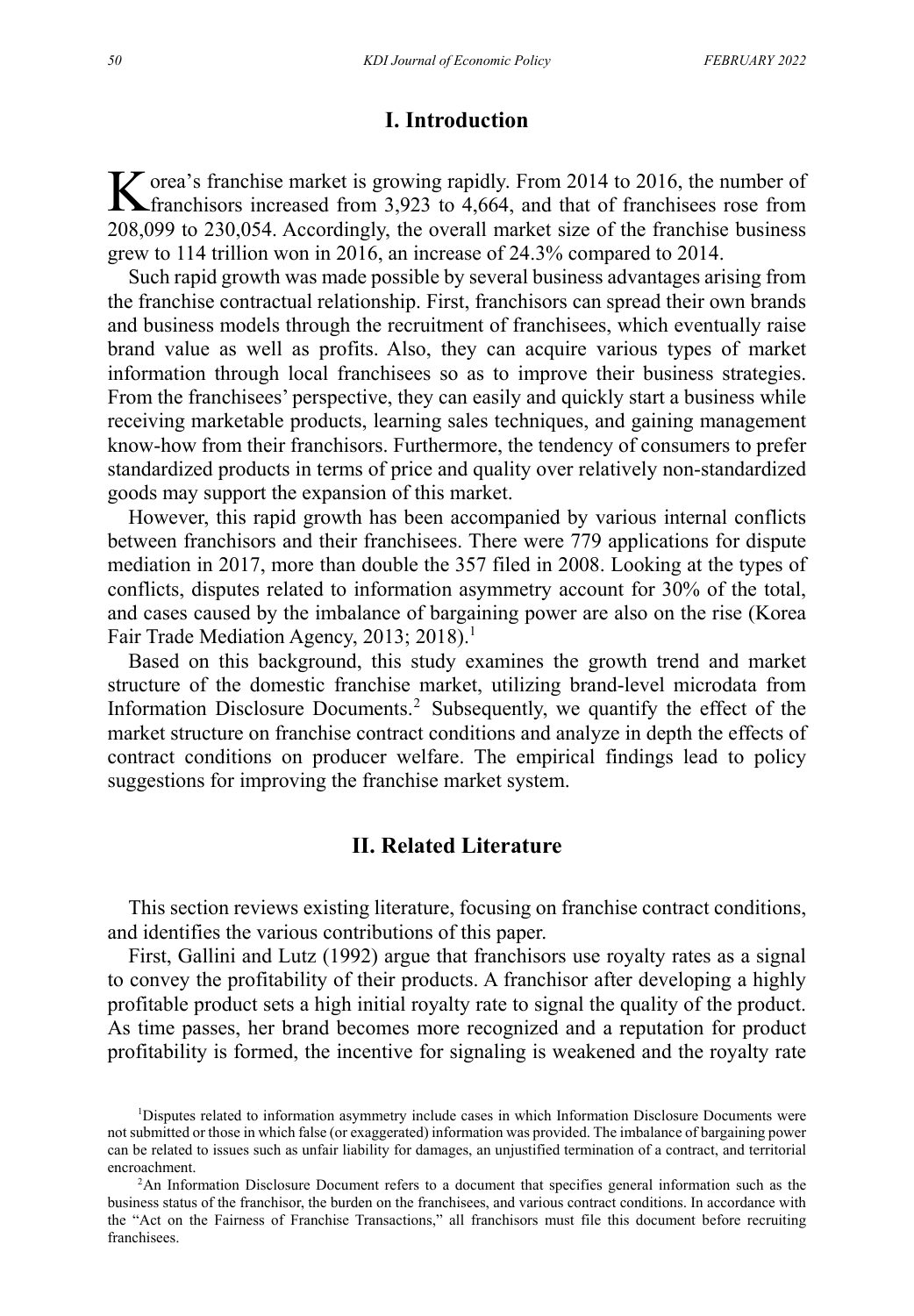therefore gradually decreases, though the franchise fee increases instead.

Mathewson and Winter (1985) finds that franchisors use franchise fees as a means of recovering reputation capital. Their findings through a reputation model imply that a new franchisor sets the franchise fee low due to the low reputation level, later increasing it when the business period is extended and the reputation for brand profitability is established.

These theoretical results pertaining to the volatility of franchise fees and royalties were subsequently verified empirically. Lafontaine (1992) analyzes data from 548 franchisors in the service sector in the US and finds that royalty rates tended to decrease as the number of years in business increased. The franchise fee, however, was not significantly affected by the business period, from which she suggests that the franchise fee and royalty rate do not necessarily have a negative relationship.

Lafontaine and Shaw (1999) examine contract data of one thousand franchisors who were active during 1980-92. In the OLS model, a longer business period was likely to decrease the royalty rate and increase the franchise fee. However, in the fixed-effect model, these tendencies were mostly insignificant.

As such, various opinions exist depending on the data and methodologies, confirming a gap between theory and empirical results. In particular, for the Korean franchise market, even basic data on contract conditions are insufficient, and a relationship between business characteristics and contract conditions has not yet been proven. These conditions serve as the motivation for this study.

Park (2013) focuses on how franchisors adjusted the number of franchisees and directly managed stores, especially when the conditions of the business area change. Analyzing Information Disclosure Documents (as of the second half of 2010) with an ANOVA test, he finds that the rate of increase in the number of franchisees and directly managed stores, whose business areas become unprotected, was higher than that of stores facing the opposite situation. Accordingly, the sales of franchisees in the former situation were lower than those of rate stores in the latter.

When the profit structure of franchisors is excessively dependent on the franchise fee and store opening cost, as in Korea, the market is likely to have increasingly more franchisees, possibly driving the sales of individual stores down. Park (2013) demonstrates that such concerns are emerging in the domestic franchise market. However, the effect of business area protection on the eventual profits of franchisees is debatable. When business area is protected, some part of the franchisee's income from the exclusive territory may be transferred to the franchisors (in the form of franchise fees or royalty rates), ultimately not contributing to the profits of the franchisee. Our study differs in that it quantifies the business area based on distance, population, and administrative district and uses this new definition in a regression analysis to find how business area protection affects both contract conditions and producer welfare, respectively.

Meanwhile, Klein and Saft (1985) qualitatively discuss essential commodity contracts (tie-in contracts).<sup>3</sup> Without a tie-in contract, the free-rider problem may arise in which opportunistic franchisees use cheap and low-quality intermediate

<sup>&</sup>lt;sup>3</sup>An essential commodity refers to raw and subsidiary materials that franchisees must purchase from their headquarters or from a supplier designated by the headquarters for the purpose of standardizing products and services produced by franchisees.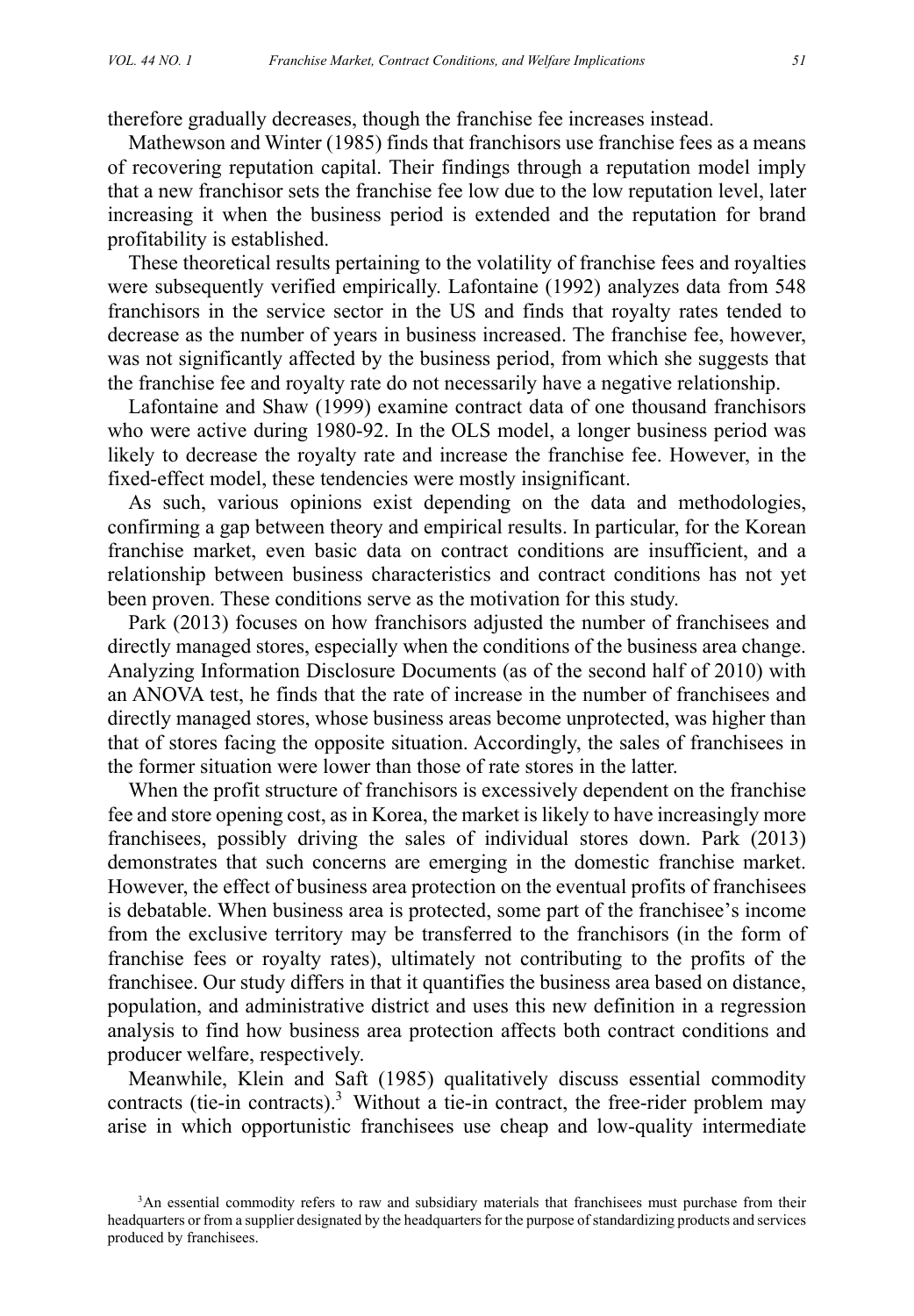goods to secure high profits. If consumer utility is reduced due to quality degradation, it may place a negative externality on the demands of other franchisees using standardized intermediate goods. Thus, they argue that commodity contracts that lower monitoring cost required to ensure product standardization and to prevent the free-ride problem. If so, the distribution margin included in the price of the essential commodity is understood as a reward for maintaining the demand for individual franchisees due to product standardization and the lowering of monitoring costs that must be paid by franchisees in part.

However, there has been strong criticism in the domestic franchise market, pointing out that the distribution margin for raw and subsidiary materials is excessive and related to the inclusion of items irrelevant to quality in the contract. Accordingly, the appropriate level of margin and the range of commodities to be included in the tie-in contract are becoming important issues. However, it is very difficult to obtain objective data necessary to examine these issues. Therefore, this study intends to examine the possibility of and the extent to which the tie-in contract is linked to the royalty contract and the effect it has on the welfare of producers.

# **III. Structure of the Korean Franchise Market**

In this section, we examine the growth trend of the domestic franchise market (in terms of the numbers of franchisors, brands, franchisees, and directly managed stores) and then identify the different characteristics between industries. The data in this section are mainly constructed based on Information Disclosure Documents (2014-2016).

#### A*. Number of Franchisors and Their Brands*

According to Figure 1, the number of franchisors increased from 3,923 in 2014 to 4,664 in 2016, as has the number of brands, from 4,843 to 5,741. During this period, both figures increased by 19%, indicating that new franchisors have actively entered the market.

Table 1 shows the rise and fall of franchise brands. In 2015 alone, domestic





*Source*: Calculated by the author using microdata from Information Disclosure Documents (2014-2016).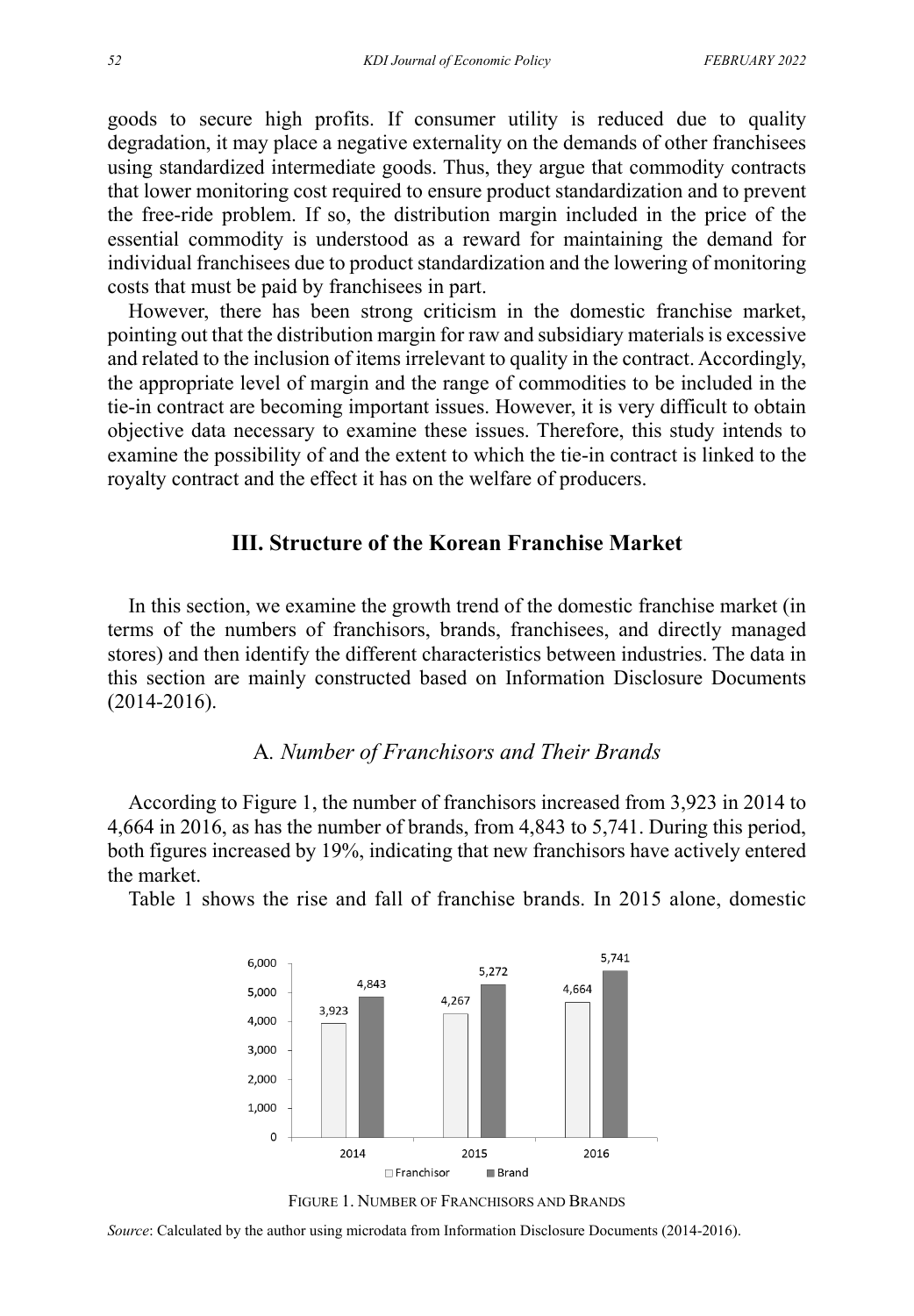|                | No. of brands | 2014 | 2015 | 2016 | Life-span  |
|----------------|---------------|------|------|------|------------|
| $^{\circledR}$ | 1,046         |      |      |      | 1 year     |
| $^{\circledR}$ | 1,178         |      |      |      | 2 years    |
| $\circled{3}$  | 1,497         |      |      |      | 1 year     |
| $^{\circledA}$ | 17            |      |      |      | ۰          |
| $\circledS$    | 3,049         |      |      |      | $3+$ years |
| $\circledast$  | 1,778         |      |      |      | ۰          |

TABLE 1—RISE AND FALL OF FRANCHISE BRANDS

*Source*: Calculated by the author using microdata from Information Disclosure Documents (2014-2016).

franchisors newly launched 2,224 brands ( $(D+\mathcal{D})$ ), and a staggering 47% (1,046) failed to last for more than a year, possibly due to low profitability and failures to recruit new franchisees.

Of the 5,741 active brands in 2016 ( $\mathcal{Q} \sim \mathcal{S}$ ), only half were older than three years, while those who remained were fairly new (maximum of two years). Nevertheless, the market supply of brands was growing in net terms as new entrants outnumbered exiters.

Regarding the distribution of brands by industry (Figure 2), there were 4,341 (75.6%) in food services, 1,076 (18.7%) in the service sector, and 324 (5.6%) in wholesale and retail businesses out of 5,741 brands in 2016. With food services taking up an overwhelming proportion, about 70% of brand growth from 2015 to 2016 also occurred in this sector.

A closer examination reveals that fried chicken (22%), Korean food (Hansik, 18%), and coffee franchises (11%) account for more than 50% of all food services. The concentration on food services is largely dependent on overconcentration in some specific food sectors.

In Korea, the proportion of self-employment is higher than those in other countries with similar economies (Lee, 2020). In addition, establishments are concentrated in a few industries, such as restaurants and accommodation, causing fierce competition among these small business owners (Lee, 2017). These types of industrial concentration and overcrowding are also occurring in the franchise market.





*Source*: Calculated by author using microdata from Information Disclosure Documents (2015-2016).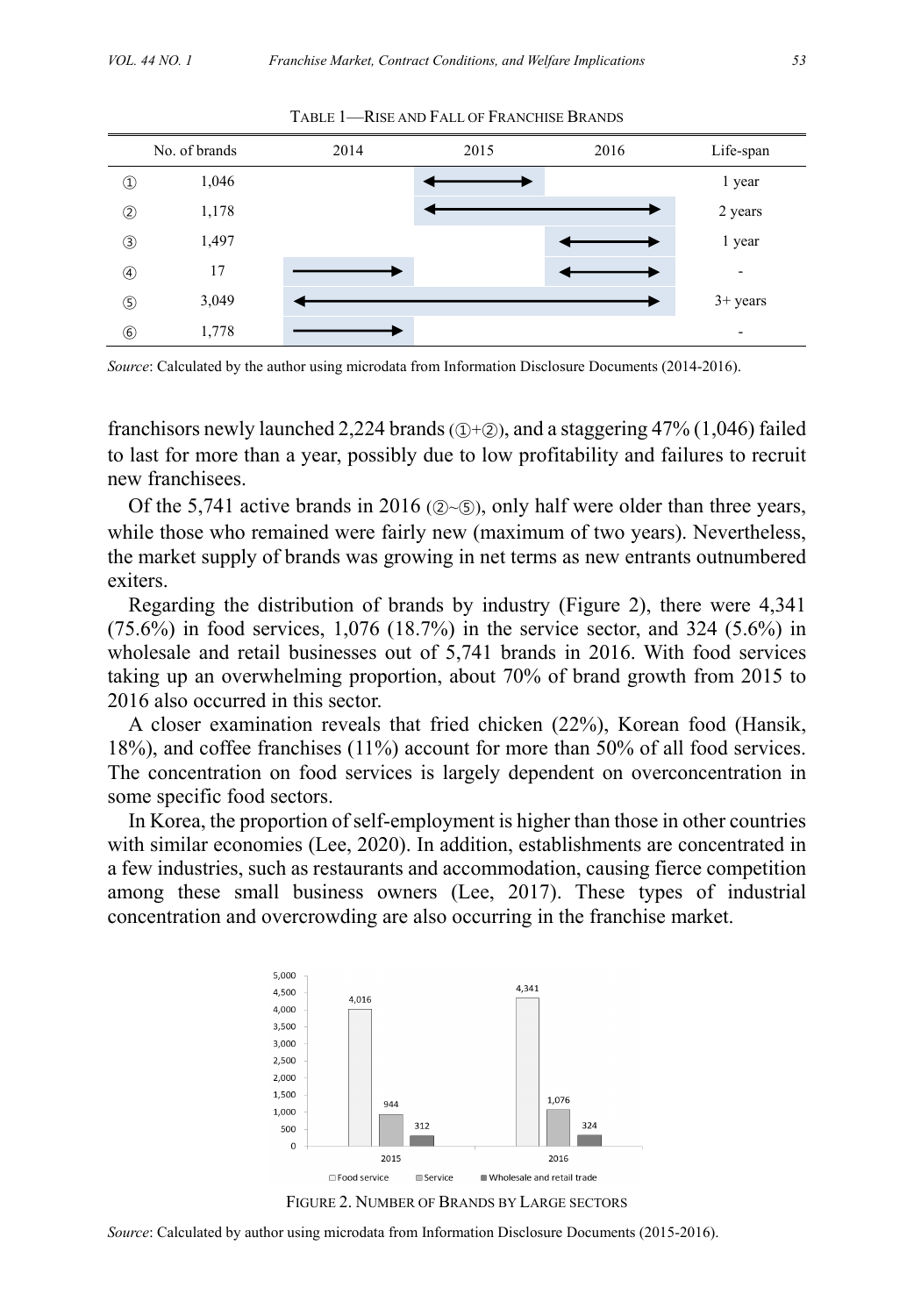#### B*. Number of Franchisees and Directly Managed Stores*

The growth of the franchise market is also evident when examining the number of stores. As shown in Figure 3, franchisees increased from 208,099 in 2014 to 230,054 in 2016, and directly managed stores increased from 15,459 to 17,033 during the same period.

A closer look at the number of franchisees in Figure 4 reveals that food services account for 112,533 (48.9%) of the total, followed by the service industry at 68,090 (29.6%) and wholesale and retail trade at 49,431 (21.5%).

However, in terms of the number of franchisees under each brand, (the scale of the franchise system), the order is wholesale and retail, services, and food services. This occurs because small-scale franchises are concentrated in food services, whereas wholesale and retail businesses consist of many large-scale and corporate types of franchise systems.<sup>4</sup>



FIGURE 3. NUMBER OF FRANCHISE STORES AND DIRECTLY MANAGED STORES

*Source*: Calculated by the author using microdata from Information Disclosure Documents (2014-2016).



□ No. of franchise stores (left) • No. of franchise stores per brand (right)

FIGURE 4. NUMBER OF FRANCHISEES AND NUMBER OF FRANCHISE STORES PER BRAND

*Source*: Calculated by the author using microdata from Information Disclosure Documents (2016).

4 In fact, in the wholesale and retail industry, convenience stores have the largest number of franchisees per brand. Looking at the status of the three major convenience stores, CU has 10,746, GS25 has 10,604, and 7-Eleven has 8,206 stores. This contrasts with the situation in the food service industry, such as Korean food (24), chicken (80), and coffee (50).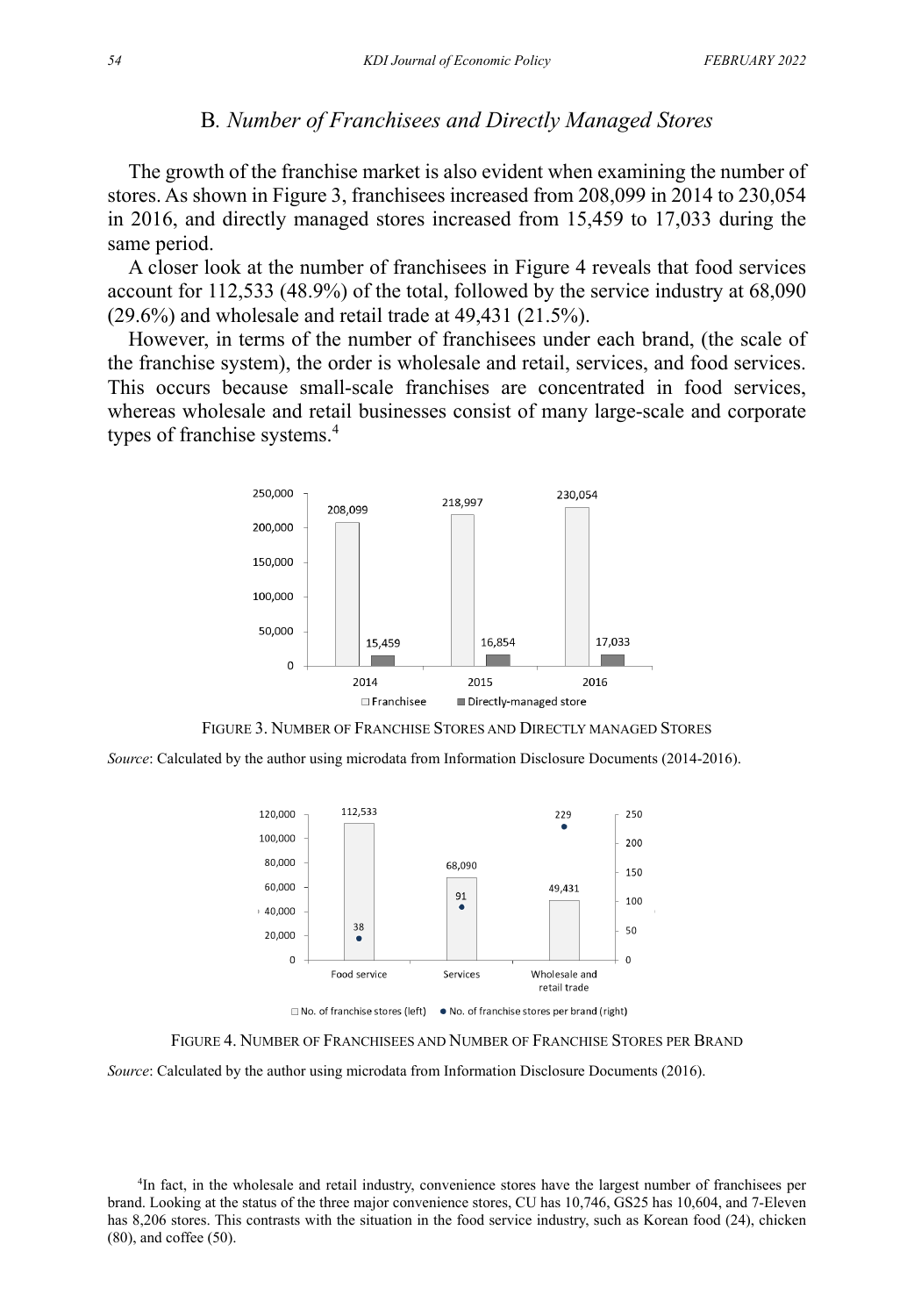### C*. Sales of Franchisees*

Total franchisee sales increased from 50.1 trillion won in 2014 to 64.4 trillion won in 2016, and sales per franchise also increased from 286 million won to 325 million won during the same period. Along with more franchisors, brands, and franchisees, the growth in franchisee sales also underpins the quantitative expansion of the market.

At each industry level, total franchisee sales in the food services sector were largest at 30.6 trillion won in 2016, while the wholesale and retail sector earned 27.9 trillion won. Given that the number of franchisees in food services is more than double that in the wholesale and retail sector, the difference between the two appears to be surprisingly small.

Moreover, the growth rate of sales compared to 2015 is highest at 3.9 trillion won in the wholesale and retail sector; hence it is likely that the market size will reverse in the future.





*Source*: Calculated by the author using microdata from Information Disclosure Documents (2014-2016).

|                      | Total sales of franchise (trillion won)<br>Year 2016<br>YoY |        | Sales per franchise store (100 million won) |        |  |
|----------------------|-------------------------------------------------------------|--------|---------------------------------------------|--------|--|
|                      |                                                             |        | Year $2016$                                 | YoY    |  |
| Total                | 64.4                                                        | $+6.7$ | 3.2                                         | $+0.2$ |  |
| Food services        | 30.6                                                        | $+2.5$ | 3.0                                         | $+0.1$ |  |
| <b>Services</b>      | 5.9                                                         | $+0.3$ | 1.2                                         | $+0.1$ |  |
| Wholesale and retail | 27.9                                                        | $+3.9$ | 5.8                                         | $+0.3$ |  |

TABLE 2—RISE AND FALL OF SALES BY SECTOR

*Source*: Calculated by the author using microdata from Information Disclosure Documents (2015-2016).

#### D*. Brands without Directly Managed Stores*

Table 3 indicates that nearly 60% of brands do not have directly managed stores and rely solely on franchisees. More specifically, this applies to 60.8% in food services, 58.3% in services, and 45.7% in wholesale and retail.

Such a practice raises significant concerns because by not running directly managed stores, franchisors may not have the opportunity to gain insight into their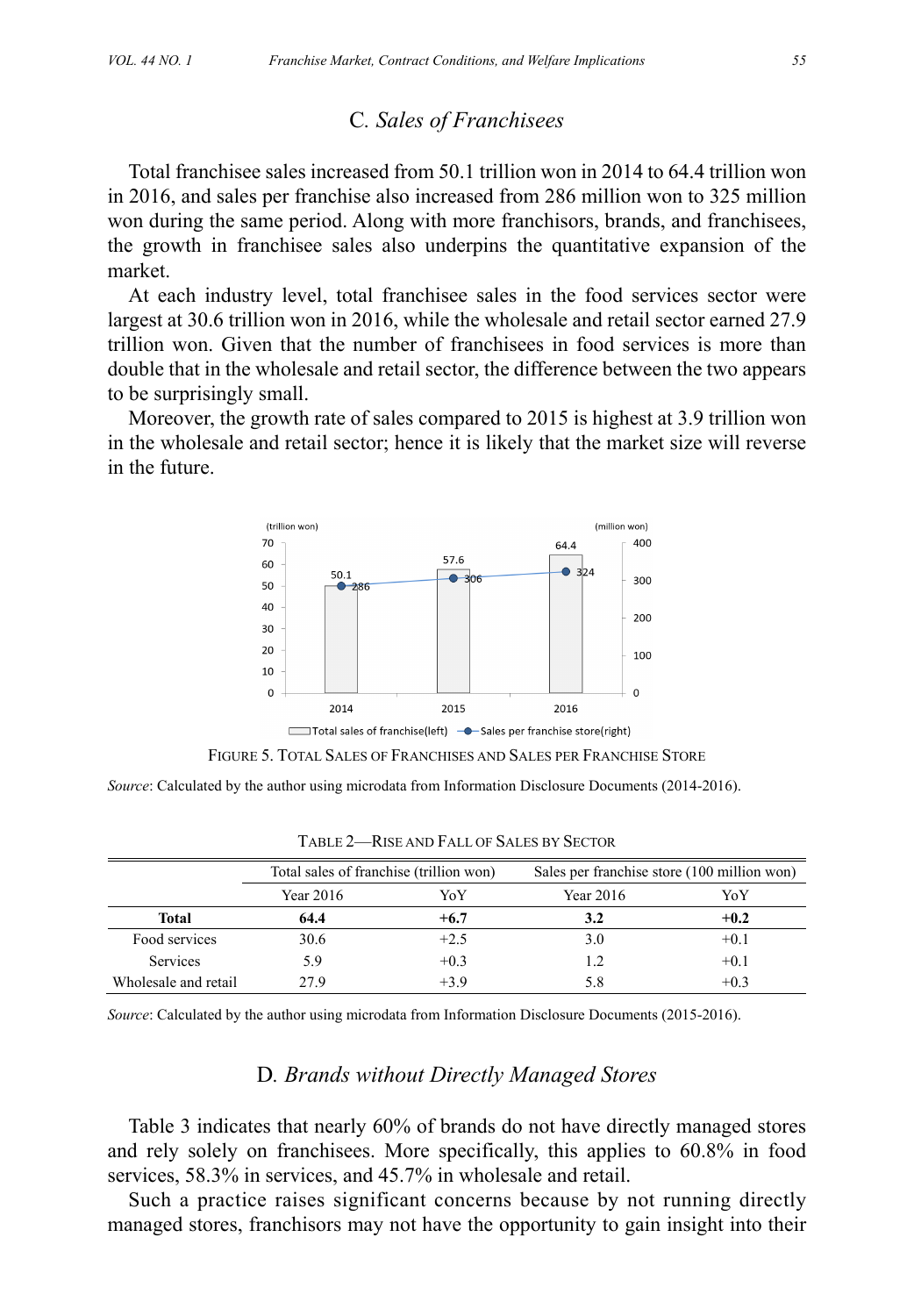|                            | Brands without directly managed stores (%) |
|----------------------------|--------------------------------------------|
| Total                      | 59.5                                       |
| Food services              | 60.8                                       |
| <b>Services</b>            | 58.3                                       |
| Wholesale and retail trade | 45.7                                       |

TABLE 3—PERCENTAGES OF BRANDS WITHOUT DIRECTLY MANAGED STORES

*Source*: Calculated by the author using microdata from Information Disclosure Documents (2016).



FIGURE 6. PERCENTAGE OF BRANDS WITHOUT DIRECTLY MANAGED STORES (FOOD SERVICES)

*Source*: Calculated by the author using microdata from Information Disclosure Documents (2014-2016).

products' competitiveness and learn from trial and error. This, in turn, can negatively impact their franchisee sales through transferred business risks. Indeed, Figure 6 shows that brands without directly managed stores are particularly prevalent in businesses with low sales performance, such as fried chicken, Hansik, and drinking establishments.

Also, according to the correlation analysis, sales are negatively correlated with the number of franchise stores (-0.104) but positively correlated with the number of directly managed stores (+0.345). In other words, the more franchisors are exposed to the market by operating directly managed stores, the more likely franchise sales will increase.

#### **IV. Conditions of the Franchise Agreement**

The franchise agreement involves various costs the franchisee has to bear, including the initial costs before the start of the business, the costs incurred when running the business, and several conditions imposed on business activities.

# A*. Setup Costs (Prior to Opening)*

In order to start a franchise store, prospective franchisees pay an average of 117.6 million won to franchisors. The setup costs include the franchise fee (10.1 million won, 8.6%), the training fee and deposit (7.6 million won, 6.5%), the interior fit-out (53.4 million won, 45.4%), and other expenses (46.5 million won, 39.5%), as shown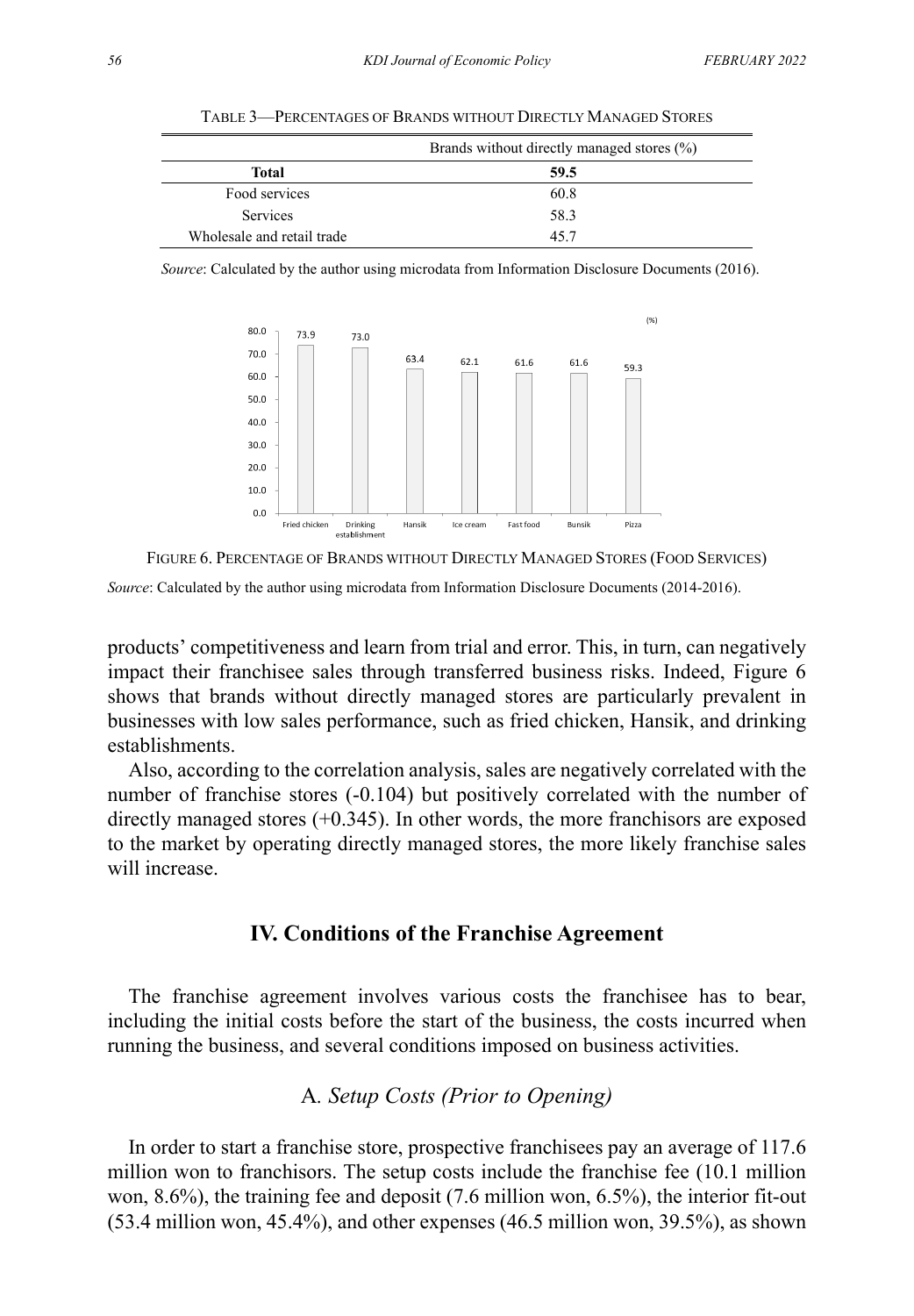

FIGURE 7. FRANCHISE SETUP COST OVERALL (LEFT) AND BY SECTOR (RIGHT)

*Source*: Calculated by the author using microdata from Information Disclosure Documents (2016).

in the panel on the left in Figure 7.

Franchisors reap rewards for transferring their accrued brand reputation and management know-how. The franchise fee is a price of using a brand with reputational capital. From the franchisees' perspectives, they are willing to pay more for reputable brands. Accordingly, rather than criticizing the absolute amount of the franchise fee, it would be more logical to examine whether the high price is justified by the franchisor's level of experience and expertise.

The interior fit-out of a franchise store accounts for the greatest share of the initial outlay. With regard to this fee, franchisees are often forced into contracts with certain interior design firms designated by the franchisors. This has recently led to some controversy. Of course, franchisors should be able to provide interior blueprints or guidelines in order to maintain consistency of their stores. However, binding contracts to a specific firm may violate Article 12 (Prohibition on Unfair Trade Practices) of the Fair Transactions in Franchise Business Act. Recognizing this, most franchisors accept the franchisee's choice of contractor. This, however, entails an exorbitant supervision fee.

When the interior cost becomes a common source of revenue for franchisors, this will further incentivize them to open more stores, ultimately damaging the win-win relationship between franchisors and franchisees.

### B*. Types of Royalties*

A royalty payment is a monthly payment made by the franchisee to the franchisor after the opening of the store, and it is another form of remuneration for using the franchisor's reputational capital and business know-how.

According to the panel at the top of Table 4, the average adoption rate in royalty contracts is 68.3%, which appears to be relatively high figure. However, a fixed-rate royalty (a certain percentage of the franchisee's sales), which is most suitable due to the nature of royalties and which induces mutual cooperation by linking the profits of franchisors and franchisees, is only used by 25.4% of brands.

A fixed-sum royalty is more commonly adopted with 41.8% of brands. Within such a contract, the royalty revenue is fixed regardless of the franchisee's sales; hence, franchisors are less inclined to support their "progenies" in their efforts to improve their performance.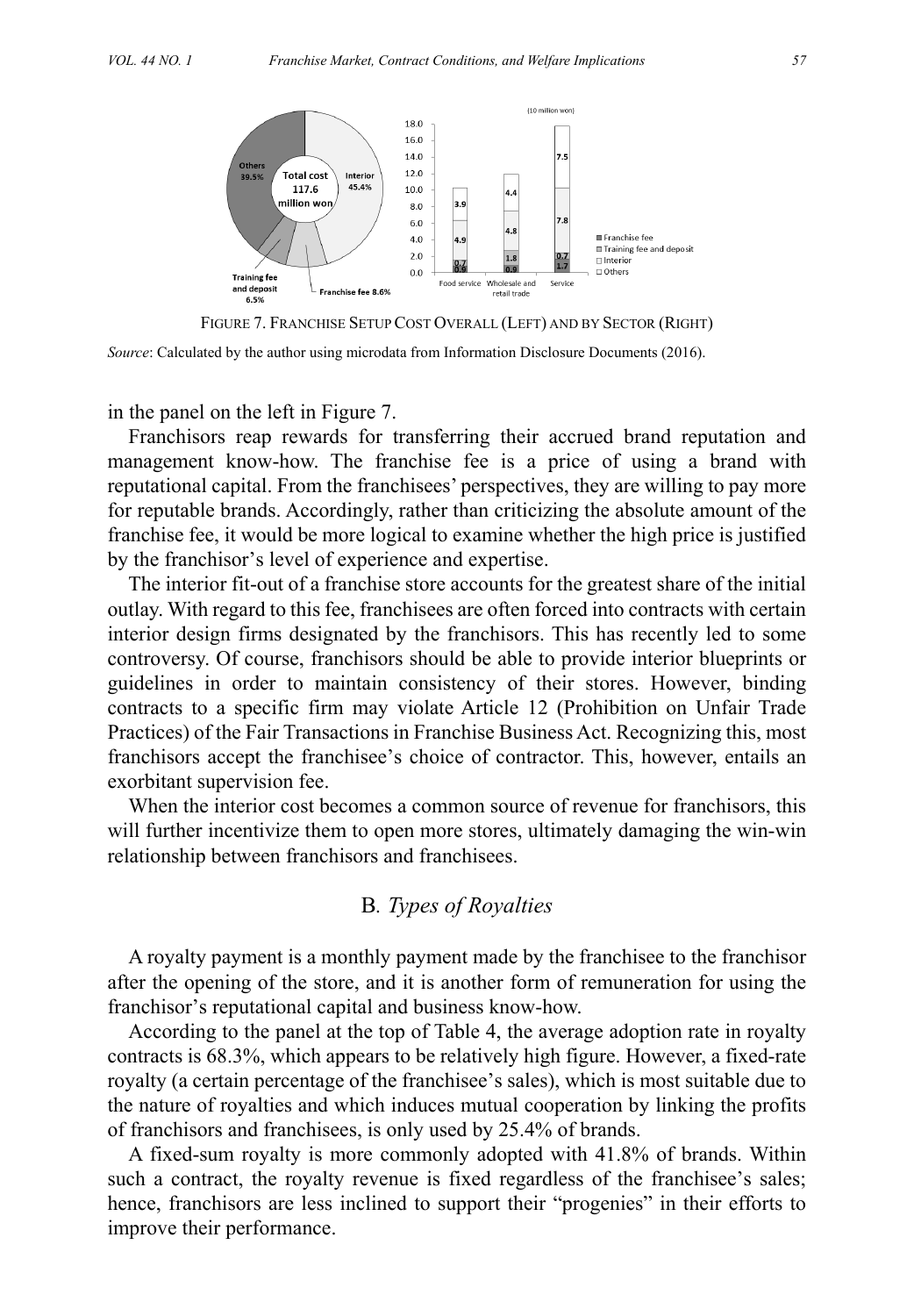|                                       |                            | Total | Fixed rate | Fixed sum | Other |
|---------------------------------------|----------------------------|-------|------------|-----------|-------|
|                                       | <b>Total</b>               | 68.3  | 25.4       | 41.8      | 2.8   |
| Adoption Rate of<br>Royalties $(\% )$ | Food services              | 67.5  | 27.5       | 40.6      | 0.8   |
|                                       | Services                   | 76.0  | 20.3       | 48.6      | 10.6  |
|                                       | Wholesale and retail trade | 52.0  | 14.6       | 36.2      | 3.5   |

TABLE 4—ADOPTION RATE OF ROYALTIES

*Note*: Because certain brands accept multiple royalty types, the sum of the types does not equal the total.

*Source*: Calculated by the author using microdata from Information Disclosure Documents (2016).

|                     |                            | Fixed-rate $(\% )$ | Fixed-sum $(1,000$ won) |
|---------------------|----------------------------|--------------------|-------------------------|
| Food services       |                            | 2.5                | 285                     |
|                     | - Bunsik (Snack food)      | 2.1                | 220                     |
|                     | - Hansik (Korean food)     | 2.1                | 258                     |
| <b>Royalty Rate</b> | - Fried chicken            | 2.4                | 233                     |
|                     | <b>Services</b>            | 6.1                | 739                     |
|                     | Wholesale and retail trade | 5.4                | 449                     |

TABLE 5—ROYALTY RATES

*Source*: Calculated by the author using microdata from Information Disclosure Documents (2016).



FIGURE 8. NUMBER OF BRANDS PROVIDING ROYALTY DISCOUNTS CONDITIONAL ON RAW MATERIALS PURCHASES

*Source*: Calculated by the author using microdata from Information Disclosure Documents (2016).

There are other types of royalty schemes as well. In 2.8% of brands, royalties are set in proportion to the price of raw materials purchased by franchisees or in proportion to the number of facilities or even the furniture in the store.

According to Table 5, royalty rates tend to be quite low in food services, such as the bunsik, Hansik, and fried chicken types, where franchisees are concentrated and sales per store are relatively low. In such overcrowded markets, the survival rate of stores is quite low. Therefore, franchisors may try to secure a one-time initial payment (franchise fee) by recruiting franchisees or may attempt to include the franchisors' margin in the price of the raw materials.

In particular, we found many cases in which the royalty rate was discounted when franchisees purchased raw materials from their franchisors or designated firms. Such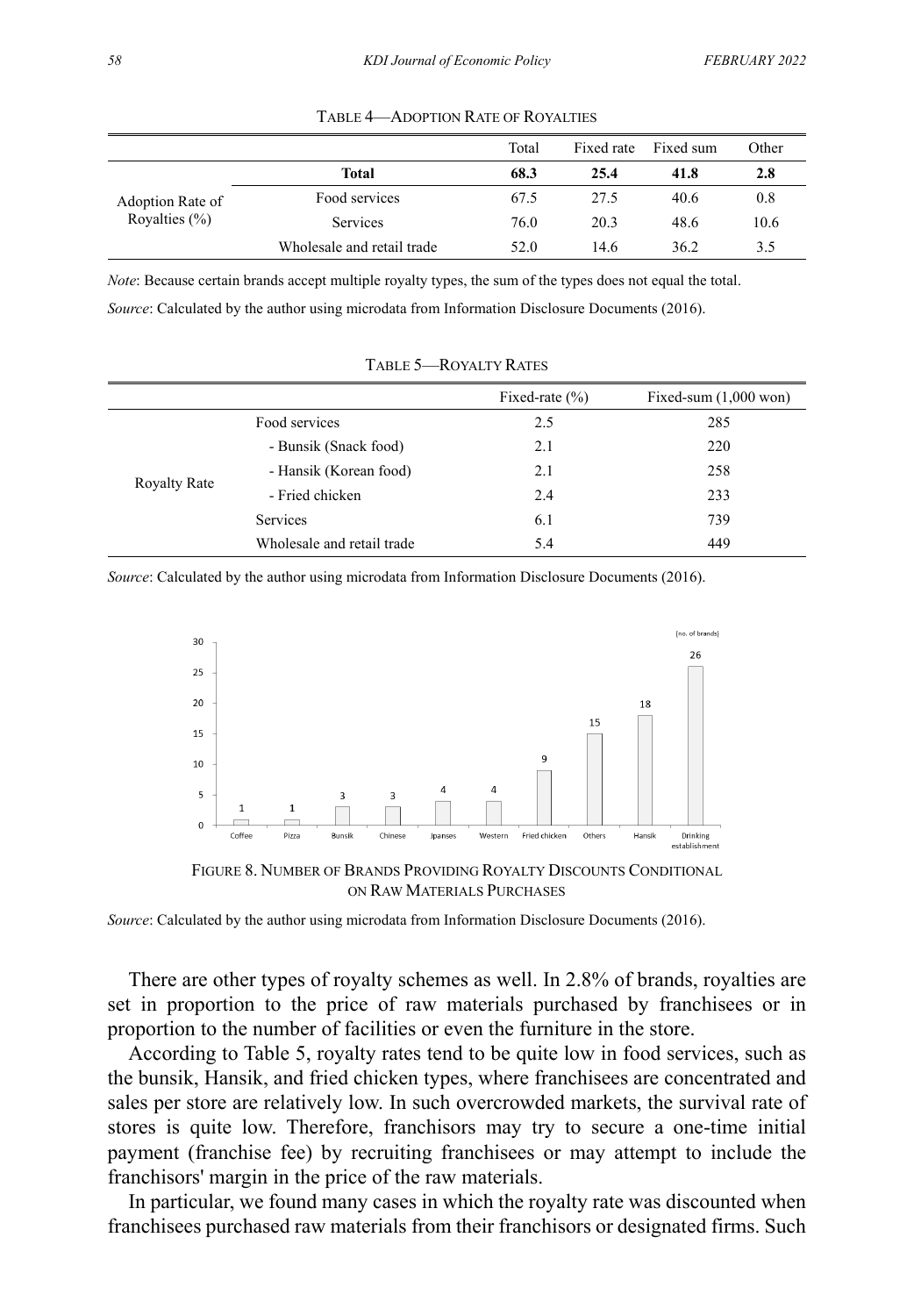cases frequently arose in the food services sector, such as drinking establishments (26 cases), Hansik stores (18 cases), and fried chicken stores (nine cases), where the royalty discount could be in the range of 70-100%. This implies that royalties and raw materials margins are linked and that a royalty discount strategy is used to induce raw materials purchase contracts.

### C*. Business Area*

The business area refers to the range of the commercial area in which franchisees can exclusively operate under the brand. In accordance with the Franchise Business Act (Article 5), all franchisors in Korea must set up a business area for each franchisee and must not open directly managed stores or other franchisee stores within the area.<sup>5</sup>

As of 2016, approximately 80% of brands had established areas based on distance (radius or walking). The distance scheme is used the most in food services (87%), with the narrowest range  $(0.69 \text{ km})$ .

|                               |      |                                                                             |      |                                         | OIII.70 |
|-------------------------------|------|-----------------------------------------------------------------------------|------|-----------------------------------------|---------|
|                               |      | Distance (radius/walking)<br>Population/<br>households<br>Territorial range |      | Administrative area<br>(eup/myeon/dong) | Other   |
| <b>Total</b>                  | 79.7 | 0.73km                                                                      | 8.6  | 16.0                                    | 3.5     |
| Food services                 | 87.0 | $0.69 \text{ km}$                                                           | 7.1  | 11.2                                    | 2.3     |
| Services                      | 52.2 | $1.04 \text{ km}$                                                           | 15.0 | 33.8                                    | 7.8     |
| Wholesale and<br>retail trade | 72.0 | $0.75 \; \mathrm{km}$                                                       | 7.5  | 20.9                                    | 4.7     |

TABLE 6—TYPES OF BUSINESS AREAS

*Source*: Calculated by the author using microdata from Information Disclosure Documents (2016).

# **V. Effects of Franchise Market Structures on Contract Conditions**

This section analyzes the relationship between the market structure and contract conditions of domestic franchise businesses. First, we explain the main variables and models, after which we estimate models of franchise fees and royalties.

# A*. Variables and Models*

We established a 'basic database' with the cooperation of the Korea Fair Trade Mediation Agency. The basic database contains various summary information on all brands in the Information Disclosure Documents (2015-2017). Given that the summary information for each year reflects the situation of the previous year, our

 $(T \ln 11, 0)$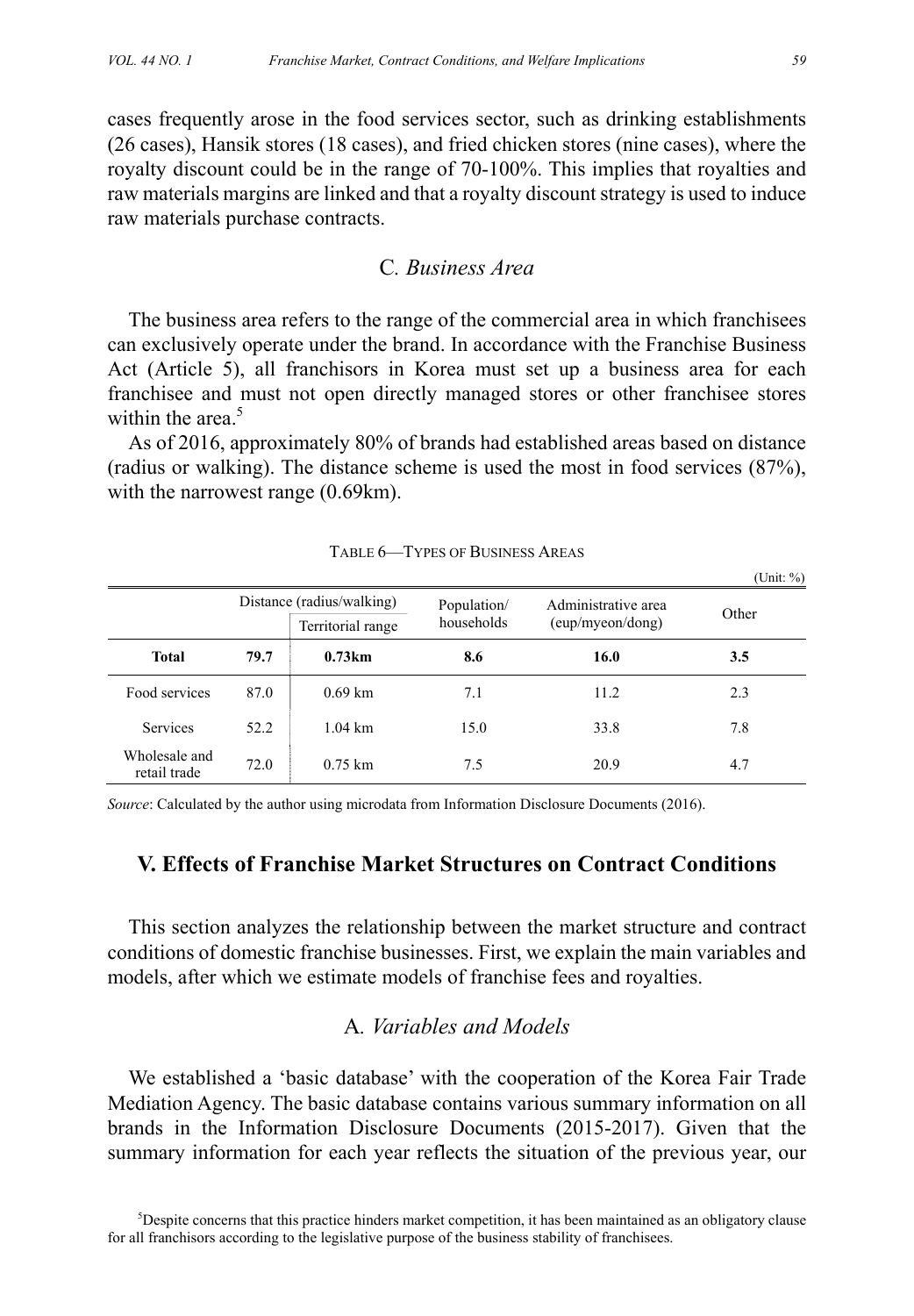basic database contains information from 2014 to 2016.

However, contract terms such as royalties and business areas, which are essential for this study, were missing from the basic database. In order to create these variables, we searched all brands in the basic database on the franchise business website and downloaded the original Information Disclosure Documents.<sup>6</sup> Through this work, royalties, business areas, opening dates of directly managed stores, the existence of the regional headquarters, and other factors were extracted and quantified for use in the ensuing quantitative analysis.

In particular, the average franchise fee in Table 7 is 9.8 million won, which is lower than the average of 10.1 million won mentioned in Section 5; in Section 5, the

| Variables            |                                             | No. of Obs. | Mean    | Std. Dev | Min   | Max        |
|----------------------|---------------------------------------------|-------------|---------|----------|-------|------------|
| Franchisor Level     |                                             |             |         |          |       |            |
|                      | Franchise fee (thousand won)                | 10,917      | 9831.47 | 14194.23 | 0.00  | 330,000.00 |
|                      | Fixed-sum (thousand won)                    | 3,407       | 394.54  | 578.97   | 10.00 | 11,000.00  |
| Royalty              | Fixed-rate (%)                              | 2,043       | 3.13    | 2.95     | 0.30  | 38.50      |
|                      | No. of stores                               | 10,917      | 44.06   | 269.33   | 0.00  | 10,857.00  |
|                      | No. of directly managed stores              | 10,917      | 3.07    | 25.66    | 0.00  | 777.00     |
|                      | Ratio of directly managed stores (%)        | 8,679       | 22.41   | 34.91    | 0.00  | 100.00     |
|                      | No. of regions with directly managed stores | 10,917      | 0.40    | 1.36     | 0.00  | 17.00      |
|                      | No. of franchisee stores                    | 10,917      | 40.99   | 264.28   | 0.00  | 10,746.00  |
|                      | Annual operating months                     | 10,917      | 44.51   | 56.55    | 0.00  | 474.00     |
|                      | Store area $(m2)$                           | 10,917      | 28.88   | 54.10    | 0.00  | 2,200.00   |
|                      | Radius (km)                                 | 4,692       | 0.53    | 3.87     | 0.00  | 250.00     |
|                      | Walking distance (km)                       | 4,692       | 0.05    | 0.19     | 0.00  | 3.00       |
|                      | Vehicle distance (km)                       | 4,692       | 0.02    | 0.78     | 0.00  | 50.00      |
| Territorial<br>range | Population (thousand)                       | 4.692       | 3.06    | 22.93    | 0.00  | 550.00     |
|                      | Households (thousand)                       | 4.692       | 0.22    | 1.74     | 0.00  | 50.00      |
|                      | Administrative area (eup/myeon/dong)        | 4,692       | 0.16    | 0.37     | 0.00  | 1.00       |
|                      | Others                                      | 4,692       | 0.03    | 0.17     | 0.00  | 1.00       |
| <b>Brand Level</b>   |                                             |             |         |          |       |            |
|                      | No. of franchisor's brands                  | 10,917      | 1.75    | 1.83     | 1.00  | 20.00      |
|                      | No. of employees (person)                   | 10,872      | 75.96   | 843.50   | 0.00  | 28389.00   |
|                      | Advertising expenses (thousand won)         | 10,917      | 51.40   | 1,426.43 | 0.00  | 123,246.70 |
|                      | Promotional expenses (thousand won)         | 10,917      | 28.64   | 1,097.72 | 0.00  | 88,600.00  |
|                      | No. of three-year law-violations            | 10,917      | 0.05    | 0.35     | 0.00  | 27.00      |
| Others               |                                             |             |         |          |       |            |
|                      | No. of contract terminations                | 10,917      | 1.54    | 10.06    | 0.00  | 278.00     |
|                      | No. of contract cancellations               | 10,917      | 3.21    | 19.62    | 0.00  | 1076.00    |
|                      | Population (ten thousand)                   | 10,917      | 780.50  | 415.17   | 20.41 | 1,267.20   |
|                      | Food services                               | 10,917      | 0.06    | 0.23     | 0.00  | 1.00       |
| Sector               | Services                                    | 10,917      | 0.18    | 0.39     | 0.00  | 1.00       |
|                      | Wholesale and retail trade                  | 10,917      | 0.76    | 0.43     | 0.00  | 1.00       |
|                      | Year 2015                                   | 10,917      | 0.48    | 0.50     | 0.00  | 1.00       |
|                      | Year 2016                                   | 10,917      | 0.52    | 0.50     | 0.00  | 1.00       |

TABLE 7—SUMMARY STATISTICS OF VARIABLES

6 The web address is 'https://franchise.ftc.go.kr/index.do'.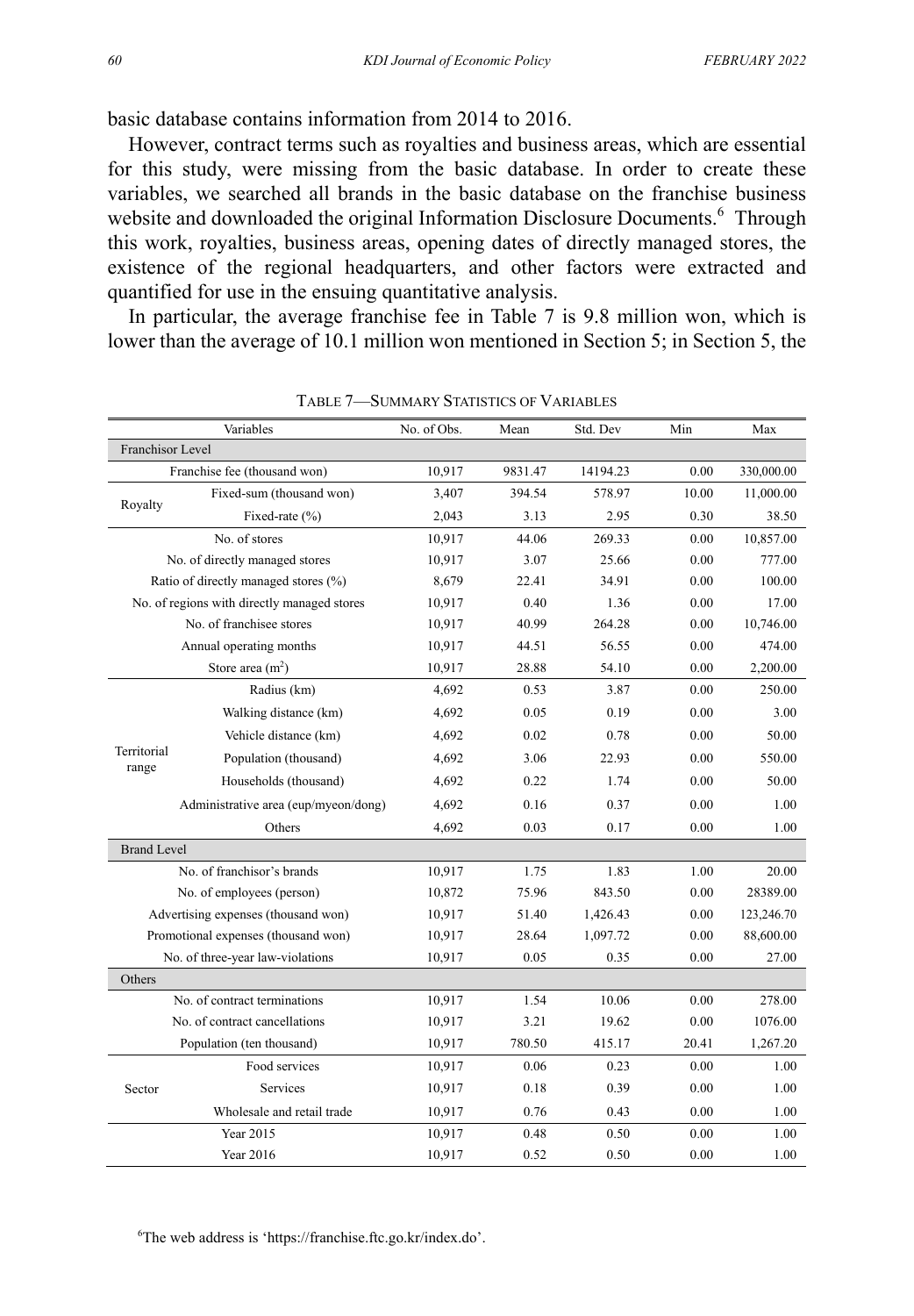average value was calculated for brands with a positive franchise fee, whereas in the regression analysis in this section, all brands even with a zero franchisee fee were included. In 2016, the total number of brands was 5,741, of which 245 (4.3%) had a franchise fees of zero. This is done to reflect franchisors' recent strategy of not charging franchise fees in the fierce competition to recruit franchisees.

In the regression analysis, only data from 2015-2016 were used, with data from 2014 excluded. This was done because the key variables in this study (industry, business start date, number of franchisees, number of directly managed stores, franchise fees, royalties, business area, etc.) do not exist in the 2014 data. The final dataset used consists of 48% of 2015 brands and 52% of 2016 brands.

The estimation model is as follows:

$$
y_{ijst} = X_{ijst}\alpha + \sum_j \beta_j I_j + \sum_s \gamma_s D_s + \sum_t \delta_t T_t + u_{ijst}
$$

The dependent variable  $y_{i,j}$  is the contract terms (franchise fee, fixed-sum or fixed-rate royalty) of brand *i* with its franchisor located in region *s* , in industry *j* and in year *t* . For example, it can be the franchise fee for the restaurant brand J&M Chicken located in Seoul in 2016.

The independent variable  $X_{ijst}$  includes various franchise characteristics according to the model. At the brand level, it includes the number of stores, the number of directly managed stores, the number of regions where directly managed stores exist, the number of franchisees, and the duration of the franchise business. These characteristics are closely related to the size of the franchise system as well as to brand awareness and can thus affect the reputation capital of the brand. In addition, various types of business areas are controlled as operating conditions faced by franchisees.

Meanwhile, at the level of the establishment (trade name), the number of brands owned is included in  $X_{ijst}$ . When a single franchisor operates multiple brands, not only the brand reputation but also the franchisor's reputation can be formed. Specifically, the franchisor's reputation may have a common influence on each brand or may induce interactions between brands. For this reason, it must be controlled in the model. In addition, the number of employees, advertising expenses, promotional expenses, and the number of violations of the law are controlled.

*I<sub>i</sub>* is an industry dummy controlling the fixed effect by industry at the level of a middle or large sector.  $D<sub>s</sub>$  is a regional dummy, set at the metropolitan city level. *T<sub>t</sub>* is a year dummy, representing year-by-year economic fluctuations, and finally  $u_{ijst}$  is an error term that satisfies the IID condition. If  $u_{ijst}$  satisfies the IID assumption, it means that the unobserved characteristics of different brands are independently extracted from an identical distribution, which is a rather strong assumption. Other estimation methods can be explored if more abundant data exist, but for now, we have controlled sector, region, and year as measures that can contribute to satisfying the IID assumption.

As an estimation method, we basically use the Ordinary Least Square approach considering the structure of pooled data, but also use instrumental variable estimations under the potential endogeneity of a few variables.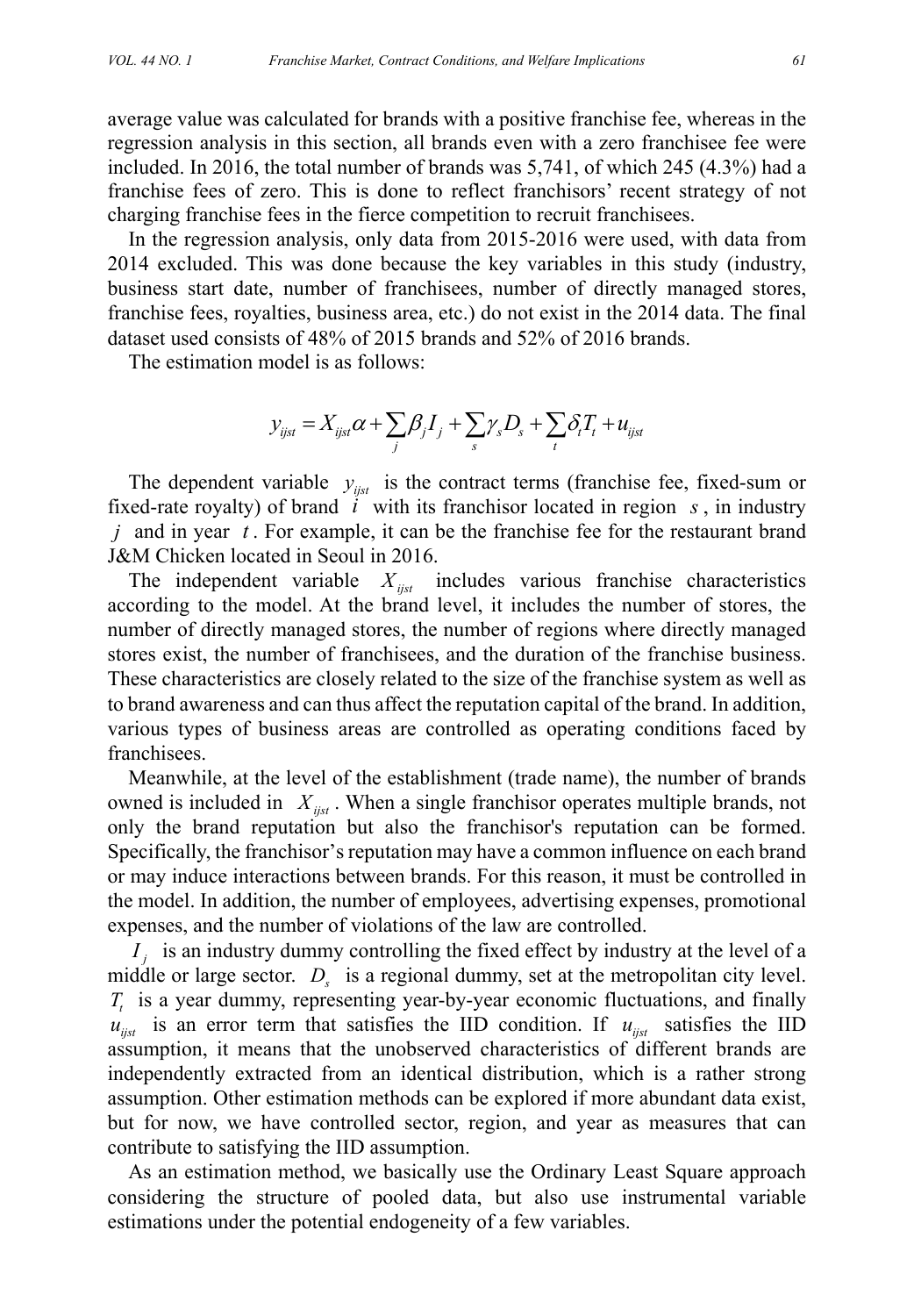# B*. Estimation Results: Franchise Fee Model*

Table 8 reports the influence of various market and business characteristics on the level of the franchise fee. According to model (1), when the number of directly managed stores and the period of the franchise business increase by one unit, the franchise fee significantly increases by 13.8 and 33.4 thousand won, respectively.

| Dep. Var.: Franchise fee<br>(thousand won)       | Model<br>(1)   | Model<br>(2)   | Model<br>(3)   | Model<br>(4)   |
|--------------------------------------------------|----------------|----------------|----------------|----------------|
|                                                  | 13.82***       | 13.20**        | $12.83**$      | 11.62*         |
| No. of directly managed stores                   | (5.19)         | (5.19)         | (6.12)         | (6.08)         |
|                                                  | 33.42***       | 37.09***       | 36.08***       | 29.48***       |
| No. of months of franchise business              |                |                |                |                |
|                                                  | (5.15)         | (5.21)         | (5.24)         | (5.17)         |
| No. of months of franchise business <sup>2</sup> | $-0.06***$     | $-0.08***$     | $-0.07***$     | $-0.05**$      |
|                                                  | (0.02)         | (0.02)         | (0.02)         | (0.02)         |
| No. of franchisor's brands                       | 211.03***      | 221.09***      | 179.93**       | 199.77***      |
|                                                  | (71.65)        | (71.64)        | (73.29)        | (72.66)        |
| No. of franchisee stores                         | $-1.59***$     | 0.49           | 0.64           | 0.23           |
|                                                  | (0.54)         | (0.71)         | (0.73)         | (0.72)         |
|                                                  |                | $-45.61***$    | $-48.95***$    | $-58.72***$    |
| No. of contract terminations                     |                | (16.09)        | (16.29)        | (16.04)        |
|                                                  |                | $-29.56***$    | $-30.32***$    | $-37.31***$    |
| No. of contract cancellations                    |                | (7.78)         | (7.80)         | (7.69)         |
|                                                  | $64.37***$     | $64.12***$     | 64.19***       | 58.91***       |
| Store area $(m2)$                                | (2.41)         | (2.41)         | (2.41)         | (2.39)         |
|                                                  | $-2.53e+09***$ | $-2.41e+09***$ | $-2.40e+09***$ | $-1.27e+09**$  |
| No. of brand per total sales                     | $(4.96e+08)$   | $(4.98e+08)$   | $(5.00e+0.8)$  | $(5.00e+0.8)$  |
|                                                  | $-1.39***$     | $-1.47***$     | $-1.25***$     |                |
| No. of brand within a sector                     |                |                |                | 0.59           |
|                                                  | (0.34)         | (0.34)         | (0.34)         | (0.38)         |
| Total sales of a sector                          | $-8.37e-07***$ | $-8.23e-07***$ | $-8.40e-07***$ | $-1.82e-07$    |
|                                                  | $(1.10e-07)$   | $(1.10e-07)$   | $(1.11e-07)$   | $(1.26e-07)$   |
| Advertising expenses                             |                |                | $-0.14$        | $-0.27$        |
|                                                  |                |                | (0.35)         | (0.35)         |
| Promotional expenses                             |                |                | 0.17           | 0.56           |
|                                                  |                |                | (1.09)         | (1.07)         |
|                                                  |                |                | $-435.33$      | $-474.26$      |
| No. of three-year law-violations                 |                |                | (372.19)       | (368.89)       |
|                                                  |                |                | 0.09           | 0.22           |
| No. of employees                                 |                |                | (0.16)         | (0.17)         |
|                                                  |                |                | 1.78***        | 9.96           |
| Population                                       |                |                | (0.32)         | (23.16)        |
|                                                  |                |                |                | 406.00         |
| Year 2015                                        |                |                |                | (259.33)       |
|                                                  |                |                |                | $-7.180.97***$ |
| Wholesale and retail trade                       |                |                |                | (746.86)       |
|                                                  |                |                |                |                |
| Food services                                    |                |                |                | $-7.149.40***$ |
|                                                  |                |                |                | (393.87)       |
| Constant                                         | 9.570.48***    | 9.509.73***    | 8.162.69***    | 332.80         |
|                                                  | (371.11)       | (371.25)       | (451.64)       | (29, 150.38)   |
| Region dummy                                     | X              | X              | X              | $\overline{O}$ |
| Observations                                     | 10,917         | 10,917         | 10,872         | 10,872         |
| R <sup>2</sup>                                   | $0.08\,$       | 0.09           | 0.09           | 0.12           |

TABLE 8—ESTIMATION RESULTS OF THE FRANCHISE FEE MODEL (1)

*Note*: Standard errors are in parentheses. \*, \*\*, and \*\*\* denote statistical significance at the 10%, 5%, and 1% level, respectively.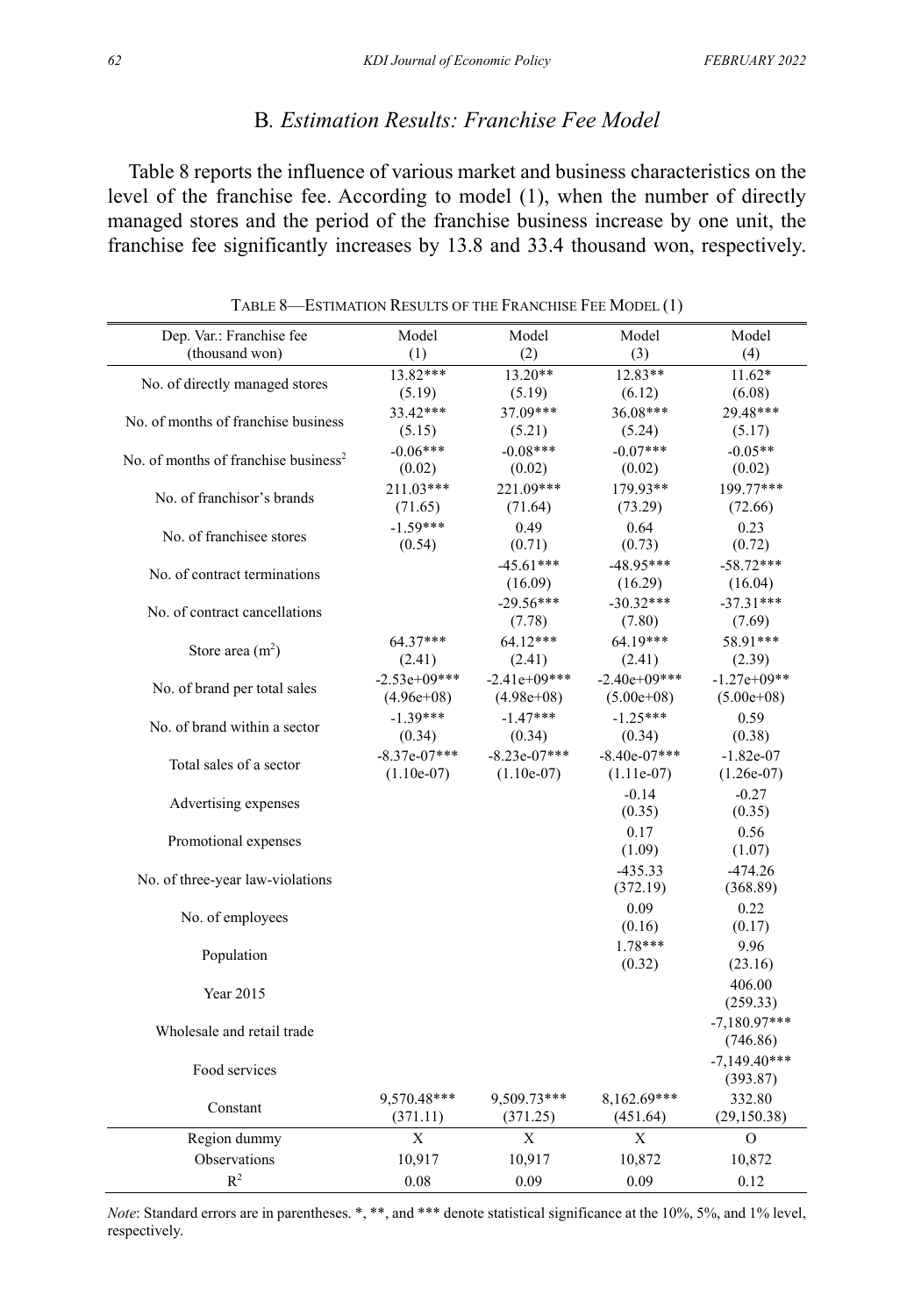This implies that franchisors transfer their business know-how acquired from operating directly managed stores and franchise businesses to the franchisees and receive a franchise fee in return. Meanwhile, a negative coefficient appears in the squared term of the franchise business period, indicating that the rate of increase is gradually slowing down.

The number of brands owned by the franchisor also has a significant impact, with the franchise fee increasing by 211 thousand won as one more brand is added. When operating multiple brands, awareness of the franchisor can be increased and various trials and errors of the franchisor can have a positive impact on the reputation capital of each brand. These results are consistent with Mathewson and Winter (1985), who suggest that the franchise fee can be set high as the brand reputation capital accumulates.

On the other hand, as the number of franchisee stores increases, the franchise fee tends to decrease. However, this appears less convincing because an increase in the number of franchisees can also be positive, increasing brand awareness and accumulating reputation capital.

Models (2) to (4) control for factors related fluctuations in the number of franchisees. Interestingly, as the number of contract terminations or cancellations of franchisees increases, the franchise fee significantly decreases. Contract terminations and cancellations can negatively affect the brand reputation capital by lowering the reliability and degrading the cooperative relationship between the two parties, possibly becoming a direct reason for the suspension of new contracts. At the same time, the number of franchisees, which previously showed a negative sign, no longer shows a significant effect in models (2) to (4). Considering a highly positive and significant correlation between the number of franchisees, the number of contract terminations and cancellations,<sup>7</sup> the negative effect previously shown appears to have been induced by the effect of contract terminations and cancellations.

In addition, models (1) to (3) show that the franchise fee is likely to decrease as the number of brands per total sales and the number of brands within a sector increase. This outcome supports the franchisor's strategy of lowering the franchise fee amid the competition to recruit franchisees.<sup>8</sup> Model (4) controls for year dummies and industry dummies, measured at the large classification level. Recalling that the food services sector has significantly more brands than others, it is possible for the negative effect of the number of brands within a sector to be included in the fixed effect of the industry.

In order to verify the robustness of the above results, we examine various models, as shown in Table 9. Model (5) includes 44 middle-class industry dummies to control for fixed effect by sector. As a result, key results pertaining to the number of directly managed stores, the period of the franchise business, the number of franchisor's

<sup>7</sup> Usually, as the number of contract terminations and cancellations increases, the number of franchisees is expected to decrease. However, the number of franchisees showed high correlations with the number of contract terminations and cancellations, at 0.63 and 0.57, respectively. This can be understood considering that when the franchise market grows, the number of new openings increases to an extent that overwhelms the number of cancellations. In short, the number of franchisees reflects the effects of both new contracts and contract terminations. 8

<sup>&</sup>lt;sup>8</sup>The number of brands per total sales and the number of brands within a sector are measured at the middle class of the industry sector.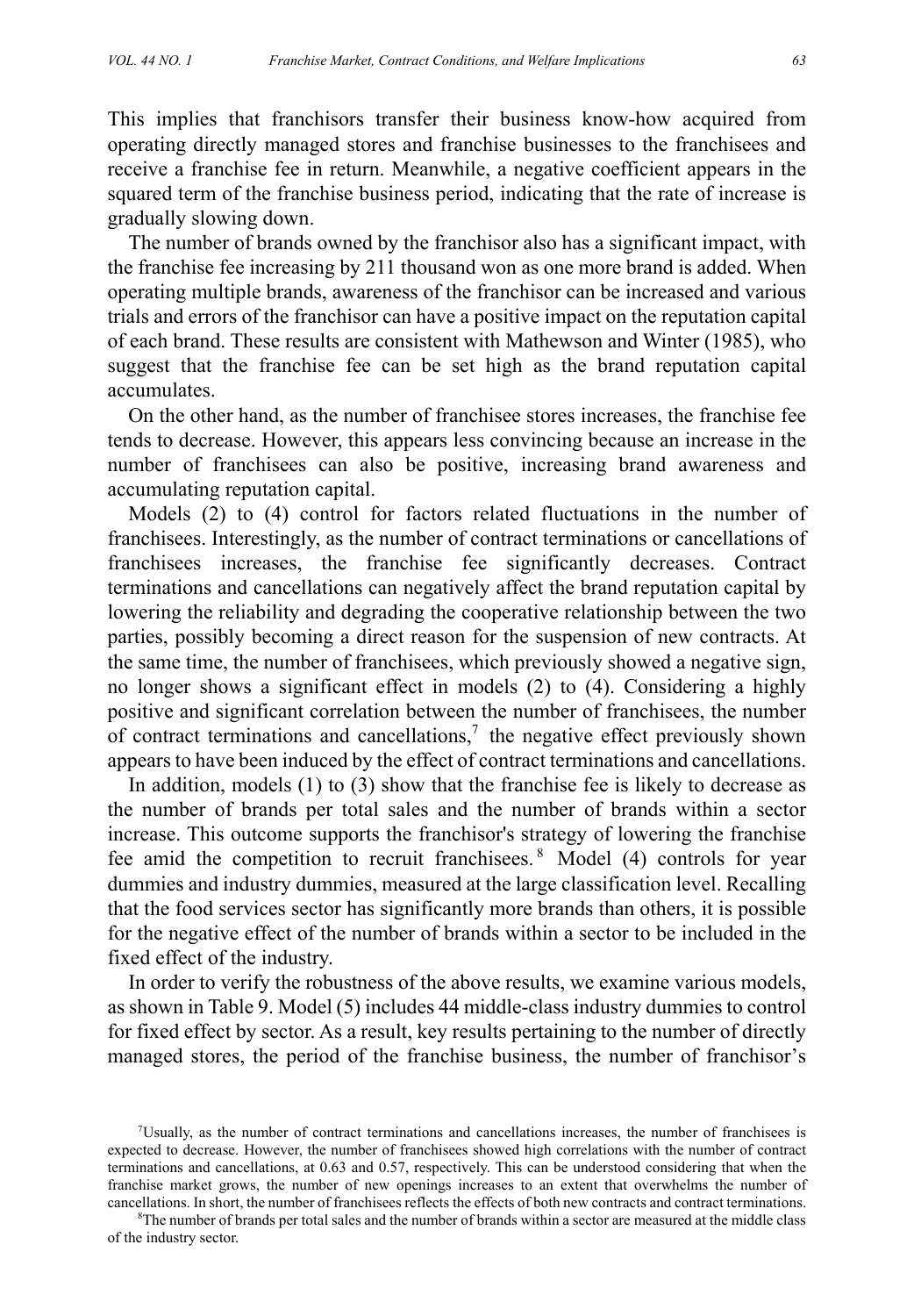| Dep. Var.: Franchise fee                         | Model                        | Model                       | Model                       | Model                       |
|--------------------------------------------------|------------------------------|-----------------------------|-----------------------------|-----------------------------|
| (thousand won)                                   | (5)                          | (6)                         | (7)                         | (8)                         |
| No. of directly managed stores                   | $12.15**$<br>(6.11)          |                             |                             | 24.43***<br>(8.06)          |
| No. of directly managed stores $(t-1)$           |                              |                             | $11.80**$<br>(6.23)         |                             |
| Ratio of directly managed stores                 |                              | 25.91***<br>(4.60)          |                             |                             |
| No. of regions with directly managed stores      |                              | 416.95***<br>(114.99)       |                             |                             |
| No. of months of franchise business              | 27.59***<br>(5.04)           | 31.88***<br>(6.04)          | 27.17***<br>(5.04)          | 29.30***<br>(5.28)          |
| No. of months of franchise business <sup>2</sup> | $-0.04*$<br>(0.02)           | $-0.06**$<br>(0.02)         | $-0.04**$<br>(0.02)         | $-0.07***$<br>(0.02)        |
| No. of franchisor's brands                       | 158.45**<br>(70.90)          | 133.63*<br>(77.07)          | 151.50**<br>(70.89)         | 164.57**<br>(77.67)         |
| No. of franchisee stores                         | 0.71<br>(0.71)               |                             |                             | $2.64***$<br>(0.99)         |
| No. of franchise stores $(t-1)$                  |                              |                             | 0.30<br>(0.83)              |                             |
| No. of stores                                    |                              | 0.57<br>(0.72)              |                             |                             |
| No. of contract terminations                     | $-95.59***$<br>(15.63)       | $-84.83***$<br>(15.71)      |                             | $-103.31***$<br>(26.41)     |
| No. of contract terminations $(t-1)$             |                              |                             | $-109.80***$<br>(17.09)     |                             |
| No. of contract cancellations                    | $-46.34***$<br>(7.86)        | $-42.98***$<br>(8.21)       |                             | $-73.65***$<br>(15.02)      |
| No. of contract cancellations $(t-1)$            |                              |                             | $-33.92***$<br>(8.72)       |                             |
| Territorial range (Radius/Walking)               |                              |                             |                             | $71.45**$<br>(28.25)        |
| Store area $(m2)$                                | 55.41***<br>(2.34)           | $110.64***$<br>(3.51)       | 55.56***<br>(2.34)          | 60.18***<br>(2.56)          |
| No. of brand per total sales                     | $5.30e + 08$<br>$(1.58e+09)$ | $1.81e+09$<br>$(1.81e+0.9)$ | $1.20e+09$<br>$(1.57e+09)$  | $-5.88e+07$<br>$(1.73e+09)$ |
| No. of brand within a sector                     | 3.00<br>(3.68)               | 2.46<br>(4.15)              | 2.51<br>(3.69)              | 2.66<br>(4.02)              |
| Total sales of a sector                          | $-7.08e-07$<br>$(7.32e-07)$  | $-5.83e-07$<br>$(8.26e-07)$ | $-4.77e-07$<br>$(7.34e-07)$ | $-9.93e-07$<br>$(8.28e-07)$ |
| Advertising expenses                             | $-0.33$<br>(0.34)            | $-0.26$<br>(0.34)           | $-0.39$<br>(0.34)           | 0.98<br>(1.16)              |
| Promotional expenses                             | 0.59<br>(1.05)               | 0.47<br>(1.05)              | 0.76<br>(1.05)              | 0.25<br>(1.28)              |
| No. of three-year law-violations                 | -411.92<br>(356.29)          | $-383.90$<br>(367.67)       | $-378.60$<br>(356.50)       | $-553.62*$<br>(325.31)      |
| No. of employees                                 | 0.15<br>(0.17)               | 0.05<br>(0.17)              | 0.16<br>(0.17)              | 0.10<br>(0.16)              |
| Population                                       | 8.57<br>(22.38)              | 1.85<br>(25.10)             | 6.78<br>(22.40)             | 0.70<br>(23.81)             |
| Year 2015                                        | 440.16*<br>(265.16)          | 879.40***<br>(315.54)       | 475.90*<br>(265.20)         | 388.51<br>(282.28)          |
| Constant                                         | 3,719.63<br>(29, 632.81)     | 8,744.39<br>(33,300.05)     | 3,759.60<br>(29,657.00)     | 16,224.62<br>(31,861.90)    |
| Region dummy                                     | О                            | O                           | O                           | $\mathcal{O}$               |
| Middle-sector dummy                              | О                            | O                           | О                           | $\mathcal{O}$               |
| Observations                                     | 10,872                       | 8,636                       | 10,872                      | 6,422                       |
| $\mathbb{R}^2$                                   | 0.19                         | 0.25                        | 0.19                        | 0.28                        |

TABLE 9—ESTIMATION RESULTS OF THE FRANCHISE FEE MODEL (1)

*Note*: Standard errors are in parentheses. \*, \*\*, and \*\*\* denote statistical significance at the 10%, 5%, and 1% level, respectively.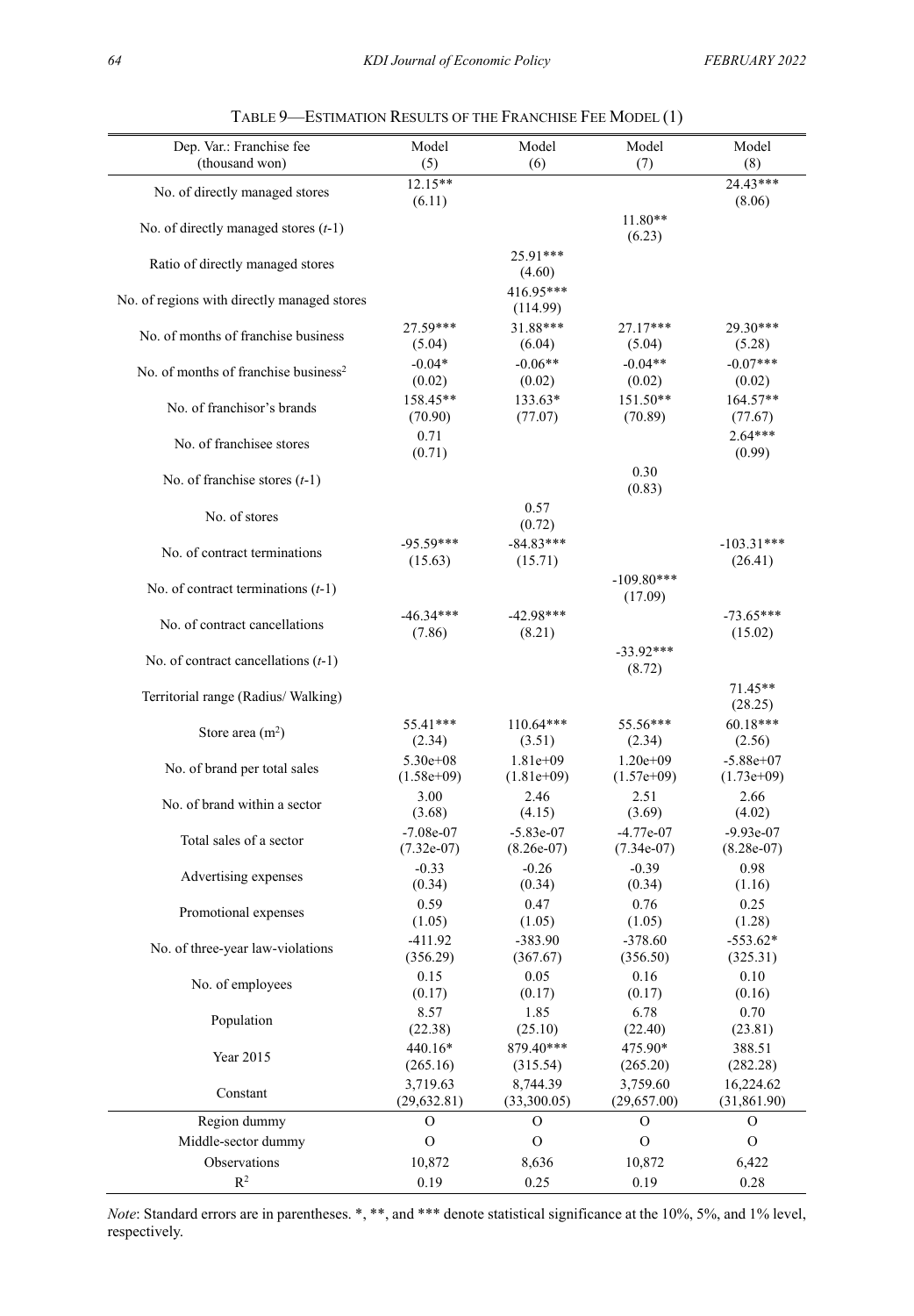brands, and the number of franchisees are maintained.

In model (6), the number of stores, the ratio of directly managed stores, and the number of regions in which directly managed stores exist are controlled for, instead of the number of directly managed stores and franchisees. While the number of stores is insignificant, the ratio of directly managed stores and the number of regions with directly managed stores have significantly positive effects. This reaffirms that the experience of running directly managed stores is an important factor with regard to the accumulation of brand reputation capital.

Meanwhile, the possibility that the franchise fee can affect the number of franchisees needs to be checked. If prospective franchise founders prefer brands with low franchise fees, an endogeneity problem arises in relation to the number of franchisees. Also, if a certain brand has a reputation for being highly profitable, this increases the franchise fee and makes it easier to recruit franchisees; accordingly, the number of franchisee stores may be vulnerable to the endogeneity problem due to simultaneity.<sup>9,10</sup> Therefore, model (7) considers previous values of the variables, but it shows no significant differences from the previous results. $^{11}$ 

In Model (8), we estimate the equation using only the observations with the business area set. These results show that as the distance range of the business area increases by 1km, the franchise fee tends to increase by 71.5 thousand won. As the scope of the exclusive commercial district widens, the survival probability of a franchisee may increase. When uncertainties regarding business stability are reduced, it will be easier for franchisors to recover their reputation capital at the time of the contract.

### C*. Estimation Results: Royalty Model*

According to the literature, royalties tend to decrease as the period of the franchise business becomes longer. Therefore, it is necessary to examine whether such a relationship exists in the domestic franchise industry as well.

Looking at models (1) and (2), where the fixed-sum type of royalty is a dependent variable, the royalty tends to increase as the number of directly managed stores increases. This suggests that the fixed-sum royalty is being utilized as a tool similar to a franchise fee. A franchisor would like to receive all of the compensation for reputational capital when signing a franchise contract, but it is impossible to recover

 $<sup>11</sup>$ An alternative method that can be considered is to estimate a fixed-effect model by constructing panel data</sup> for each franchisor (or brand). In future follow-up studies, it will be desirable to apply an effective methodology to eliminate the fixed effect based on franchise market data compiled over a longer term.

<sup>&</sup>lt;sup>9</sup>It is unclear as to whether a reputation for profitability affects the number of directly managed stores or brands, as in a situation where market risks exist, business expansion strategies through franchisees rather than directly managed stores can be considered first due to the nature of franchise businesses. In addition, there is a possibility that the strategic judgment and expectations of entrepreneurs play a greater role than the reputation in the expansion of directly managed stores.<br><sup>10</sup>The number of months of a franchise business cannot be completely free from the problem of endogeneity.

This is true because if a product has high marketability and profitability, a positive reputation for the brand will be accumulated, which will increase the franchise fee and, at the same time, increase the survival rate of the business and increase the number of months of the franchise business. In order to remove the endogeneity caused by this simultaneity issue, it is necessary to control for the variables of product quality or marketability. Improvements in this area are left for future research.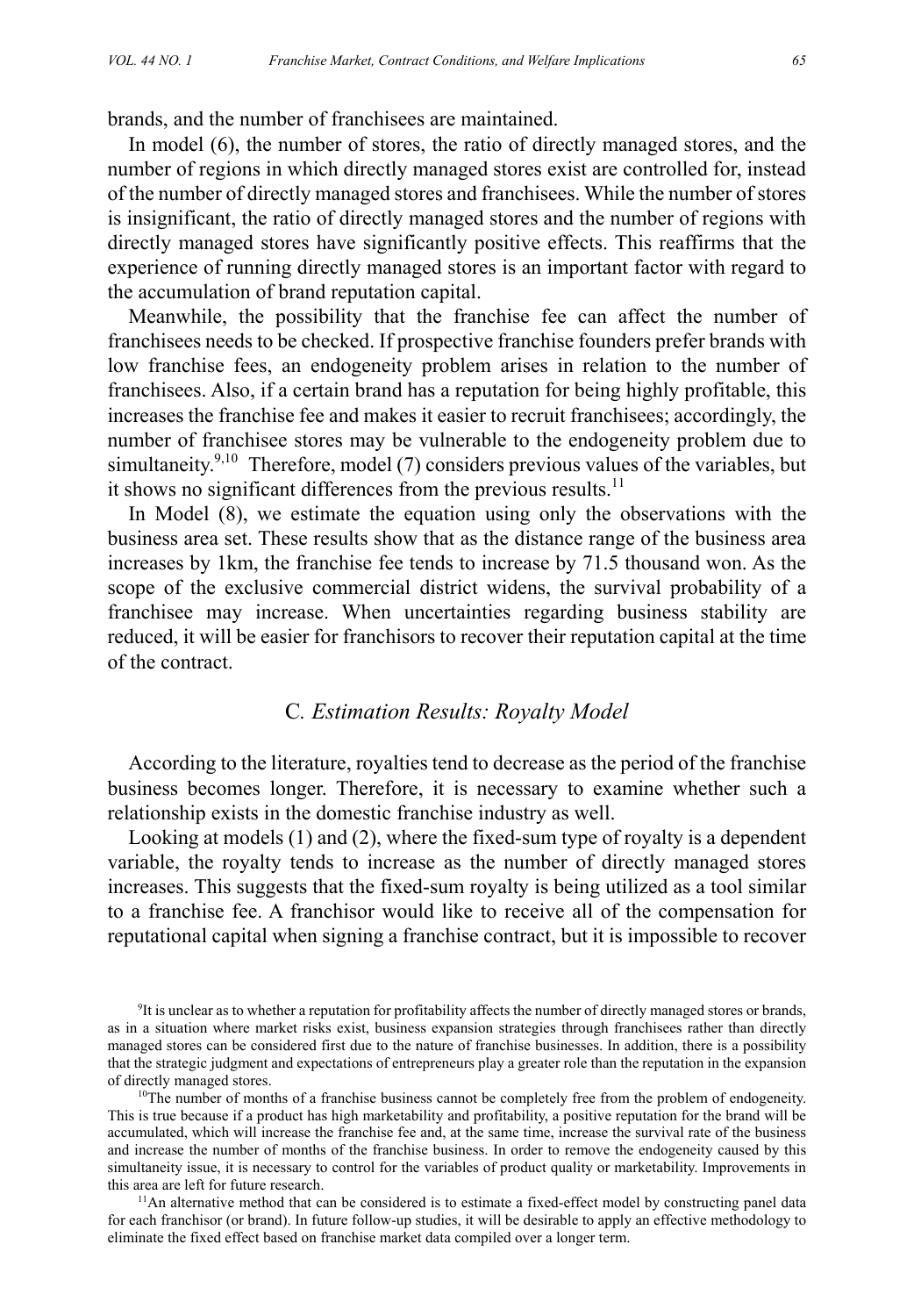| Dep. Var.                                        |                            | Fixed-sum royalty<br>(thousand won) | Fixed rate royalty<br>(%)  |                    |  |
|--------------------------------------------------|----------------------------|-------------------------------------|----------------------------|--------------------|--|
|                                                  | Model $(1)$                | Model (2)                           | Model $(3)$                | Model (4)          |  |
|                                                  | $(2015-16)$                | (2016)                              | $(2015-16)$                | (2016)             |  |
| Degree of royalty reduction_Fixed-sum            | $0.98***$<br>(0.03)        | $0.97***$<br>(0.04)                 |                            |                    |  |
| Degree of royalty reduction Fixed-rate           |                            |                                     | $0.32***$<br>(0.11)        | $0.35**$<br>(0.15) |  |
| No. of directly managed stores                   | $6.86***$                  | 7.14***                             | $-0.00$                    | $-0.00$            |  |
|                                                  | (1.97)                     | (2.76)                              | (0.00)                     | (0.00)             |  |
| No. of months of franchise business              | $-0.33$                    | $-0.04$                             | 0.00                       | 0.00               |  |
|                                                  | (0.28)                     | (0.38)                              | (0.00)                     | (0.00)             |  |
| No. of months of franchise business <sup>2</sup> | $0.00*$                    | 0.00                                | $-0.00$                    | $-0.00$            |  |
|                                                  | (0.00)                     | (0.00)                              | (0.00)                     | (0.00)             |  |
| No. of franchisor's brands                       | 3.01                       | 3.17                                | $0.08**$                   | $0.09**$           |  |
|                                                  | (3.80)                     | (5.02)                              | (0.03)                     | (0.04)             |  |
| No. of franchisee stores                         | $-0.11$                    | $-0.19$                             | $0.002***$                 | $0.002***$         |  |
|                                                  | (0.12)                     | (0.17)                              | (0.00)                     | (0.00)             |  |
| No. of contract terminations                     | $-1.21$                    | $-0.76$                             | 0.03                       | 0.02               |  |
|                                                  | (1.25)                     | (1.92)                              | (0.02)                     | (0.03)             |  |
| No. of contract cancellations                    | $-0.13$                    | $-0.92$                             | $-0.01*$                   | $-0.02**$          |  |
|                                                  | (1.15)                     | (1.64)                              | (0.01)                     | (0.01)             |  |
| Territorial range(Radius/Walking)                | $-5.18$                    | $-6.69$                             | 0.09                       | 0.07               |  |
|                                                  | (9.81)                     | (12.94)                             | (0.07)                     | (0.09)             |  |
| Store area $(m2)$                                | 2.94***                    | $2.18***$                           | 0.00                       | 0.00               |  |
|                                                  | (0.24)                     | (0.28)                              | (0.00)                     | (0.00)             |  |
| No. of brand per total sales                     | $5.08e+07$<br>$(8.42e+07)$ |                                     | $-1.18e+06*$<br>(631, 101) |                    |  |
| No. of brand within a sector                     | $-0.03$                    | 0.03                                | $-0.01***$                 | $-0.00***$         |  |
|                                                  | (0.18)                     | (0.23)                              | (0.00)                     | (0.00)             |  |
| Total sales of a sector                          | 1.06e-08                   | 8.77e-09                            | 1.02e-09***                | $7.26e-10***$      |  |
|                                                  | $(3.76e-0.8)$              | $(2.71e-08)$                        | $(3.67e-10)$               | $(1.92e-10)$       |  |
| Advertising expenses                             | 0.05                       | 0.40                                | $0.00***$                  | $0.00***$          |  |
|                                                  | (0.05)                     | (0.40)                              | (0.00)                     | (0.00)             |  |
| Promotional expenses                             | $0.61**$                   | $0.86***$                           | $-0.00$                    | 0.00               |  |
|                                                  | (0.26)                     | (0.31)                              | (0.00)                     | (0.00)             |  |
| No. of three-year law-violations                 | 1.15                       | 121.81                              | $-0.22$                    | $-0.36$            |  |
|                                                  | (10.98)                    | (77.14)                             | (0.20)                     | (0.67)             |  |
| No. of employees                                 | $-0.11$                    | $-0.22$                             | $-0.00***$                 | $-0.00***$         |  |
|                                                  | (0.16)                     | (0.25)                              | (0.00)                     | (0.00)             |  |
| Population                                       | 0.00                       | 0.20                                | 0.00                       | 0.00               |  |
|                                                  | (1.12)                     | (0.28)                              | (0.01)                     | (0.00)             |  |
| Year 2015                                        | 5.82<br>(13.37)            |                                     | 0.09<br>(0.11)             |                    |  |
| Constant                                         | $-274.91$                  | $-127.13$                           | $7.51**$                   | 4.07               |  |
|                                                  | (1,571.79)                 | (485.29)                            | (3.02)                     | (2.91)             |  |
| Region dummy                                     | O                          | O                                   | O                          | О                  |  |
| Meddle-sector dummy                              | O                          | $\Omega$                            | $\Omega$                   | $\mathcal{O}$      |  |
| Observations                                     | 2,727                      | 1,587                               | 1,713                      | 1,013              |  |
| $R^2$                                            | 0.49                       | 0.46                                | 0.41                       | 0.43               |  |

|  |  | TABLE 10—ESTIMATION RESULTS OF THE ROYALTY MODEL |  |  |  |
|--|--|--------------------------------------------------|--|--|--|
|--|--|--------------------------------------------------|--|--|--|

*Note*: Standard errors are in parentheses. \*, \*\*, and \*\*\* denote statistical significance at the 10%, 5%, and 1% level, respectively.

all in such cases due to uncertainty about the future. Accordingly, they are likely to receive a fixed-sum royalty during the business period as a complement.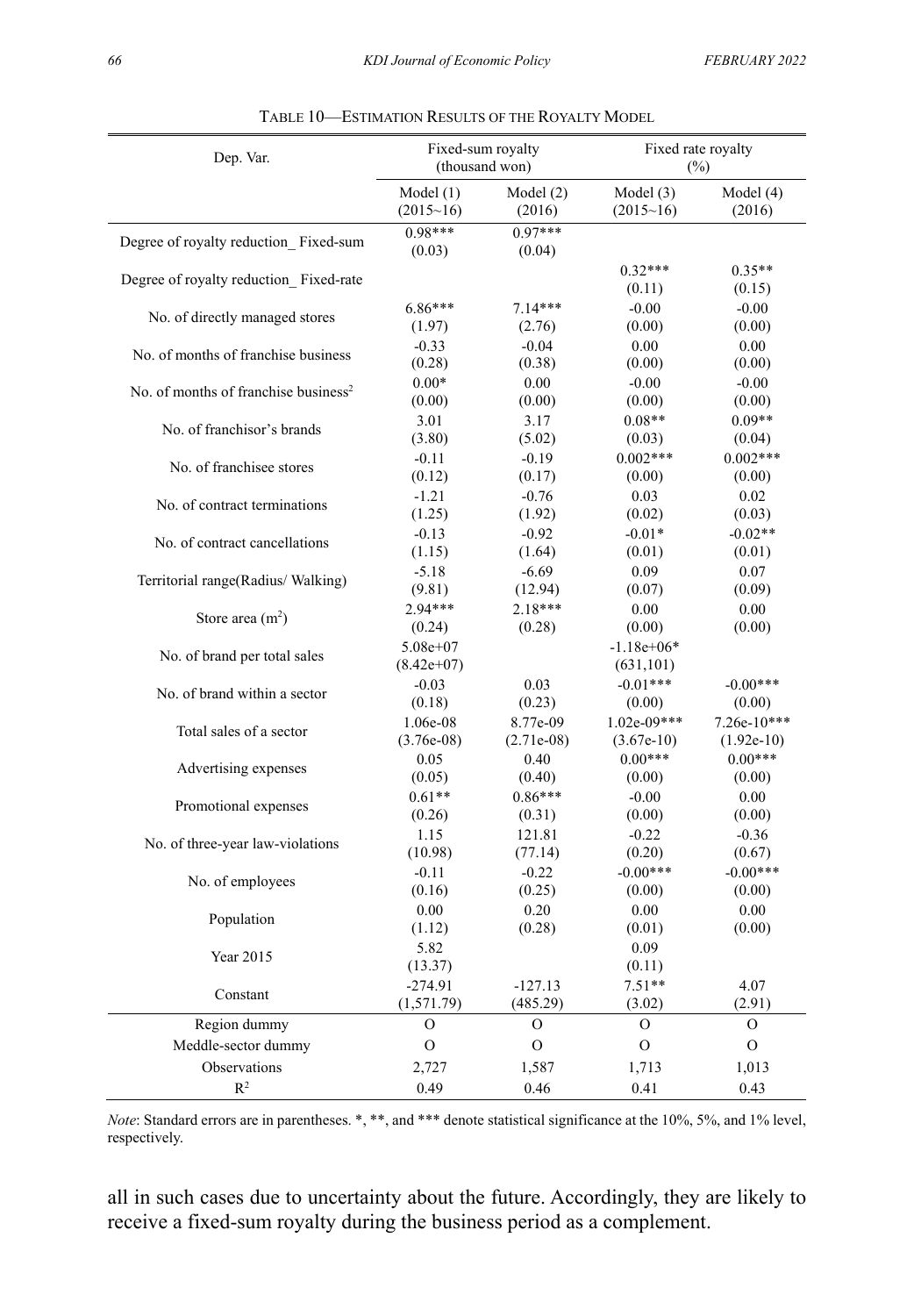In models (3) and (4), in which the fixed-rate royalty is set as the dependent variable, a significant positive effect is found in the number of brands, while the number of directly managed stores and the franchise business period became insignificant.

Another interesting point is that as the number of franchisees increases, the fixedrate royalty tends to increase. If there are more franchisees in the market, competition intensifies, which may reduce the sales of individual franchisees as well as the royalty income of franchisors. Accordingly, the franchisor has an incentive to cover the reduced income by increasing the royalty rate. This interpretation is consistent with Rubin (1978)'s argument that, when the market is saturated, franchisees earn less in sales and thus franchisors increase royalties.

We knew cases in which royalties were discounted conditional on the purchasing of raw materials from franchisors or designated firms. Considering this, models (1) to (4) include the degree of the royalty reduction. These results show that both fixedsum and fixed-rate royalties tend to be set significantly higher as the royalty reduction is larger. This suggests that franchisors adopt a strategy of setting royalties high initially and then lowering them after the signing of a purchase contract. They can secure profits by including a margin in the price of the raw materials, and a royalty discount strategy can be introduced to induce purchase contracts.

# **VI. Effects of Contract Conditions on Producer Welfare**

At this stage, we proceed to discuss to effect of franchise contract terms on business performance outcomes and provide implications on how these effects are related to conflicts between two parties over the distribution of value added.

### A*. Merging Contract Condition Variables into MDIS*

Tackling this issue requires additional data about the business performance outcomes of franchisors and franchisees. Accordingly, we construct the data from the Microdata Integrated Service (MDIS) of wholesale and retail surveys as well as from service industry surveys of Statistics Korea. The MDIS dataset contains a wealth of information on sales and operating profits and various characteristics of individual firms. Using MDIS data, we can distinguish franchise and non-franchise businesses and identify franchisors and franchisees.

Specifically, the contract condition variables from the Information Disclosure Documents are merged into MDIS at the five-digit level of the standard industrial classification (KSIC). Table 11 shows summary statistics of the wholesale and retail surveys and the service industry surveys used for the analysis.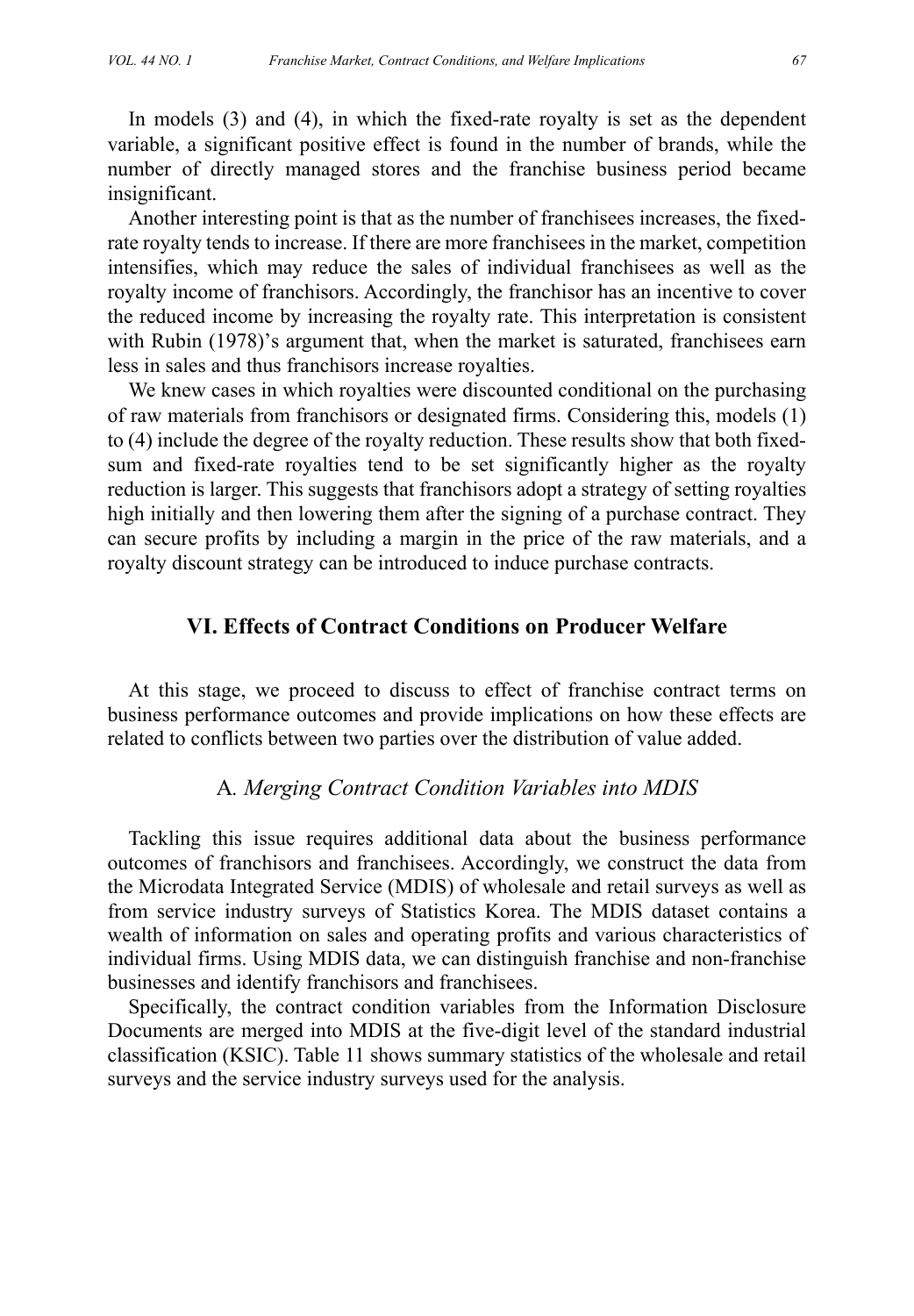| Variables                           | No. of Obs. | Mean     | Std. Dev | Min       | Max       |  |  |  |  |
|-------------------------------------|-------------|----------|----------|-----------|-----------|--|--|--|--|
|                                     | Franchisee  |          |          |           |           |  |  |  |  |
| Sales (million won)                 | 21,075      | 336.18   | 380.00   | 11.00     | 2,576.00  |  |  |  |  |
| Operating profit (million won)      | 21,075      | 35.67    | 37.50    | $-37.00$  | 228.00    |  |  |  |  |
| Regular holidays of businesses      | 21,075      | 1.34     | 1.50     | 0.00      | 5.00      |  |  |  |  |
| No. of months of operation per year | 21,075      | 11.32    | 2.11     | 1.00      | 12.00     |  |  |  |  |
| <b>Year 2016</b>                    | 21,075      | 0.52     | 0.50     | 0.00      | 1.00      |  |  |  |  |
| Year 2014                           | 21,075      | 0.48     | 0.50     | 0.00      | 1.00      |  |  |  |  |
| Franchisor                          |             |          |          |           |           |  |  |  |  |
| Sales (million won)                 | 3,031       | 2,699.90 | 4,395.00 | 30.00     | 30,598.00 |  |  |  |  |
| Operating profit (million won)      | 3,031       | 93.90    | 167.44   | $-195.00$ | 1,077.00  |  |  |  |  |
| Individual businesses               | 3,031       | 0.16     | 0.36     | 0.00      | 1.00      |  |  |  |  |
| Regular holidays of business        | 3,031       | 1.00     | 1.49     | 0.00      | 5.00      |  |  |  |  |
| No. of months of operation per year | 3,031       | 11.10    | 2.42     | 1.00      | 12.00     |  |  |  |  |
| <b>Year 2016</b>                    | 3,031       | 0.99     | 0.08     | 0.00      | 1.00      |  |  |  |  |
| Year 2014                           | 3,031       | 0.01     | 0.08     | 0.00      | 1.00      |  |  |  |  |

TABLE 11—SUMMARY STATISTICS OF RETAIL DATA

*Note*: Regular business holidays indicate one day of the month, two represent two to three days of the month, three indicates four to five days of the month, four indicates six to seven days of the month, and five indicates eight or more days of the month.

*Source*: Microdata on franchise disclosure documents (2014, 2016), Wholesale and Retail Trade Survey MDIS (2014, 2016), Service Industry Survey MDIS (2014, 2016).

### B*. Effects of Contract Conditions on the Sales of Franchisees*

Examining model (1) in Table 12, the sales of franchisees tend to increase as the ratio of directly managed stores and the period of the franchise business increase. Specifically, a 1%p increase in the ratio of directly managed stores and one more month of the franchise business are likely to raise sales by 1.47 and 0.78 million won, respectively. It is possible that reputation capital contributes to attracting consumers and thus increases the demand for individual franchisees. Also, rich business know-how passed down from franchisors may have raised franchisees' sales.

In addition, as the number of stores increases, franchisee sales tend to decrease. An increase in the number of stores can help increase sales by improving brand awareness, whereas fierce competition among stores may lead to a decrease in the sales of an individual franchisee. The results suggest that the latter effect is greater.

Regarding the effect of protecting the business area, the sales of franchisees are significantly higher when the established business area is the walking, vehicle, or population type. When the scope of the business area increases by 1km for the walking or vehicle distance, sales tend to increase by 114.4 million won and 57.9 million won, respectively; if the population within the business area increases by 1,000, sales are likely to rise by 1.2 million won.

In models (2) to (4), the franchise fee and various types of royalty variables are set as independent variables. Regarding these models, it should be noted that if reputation capital-related variables are set as independent variables at the same level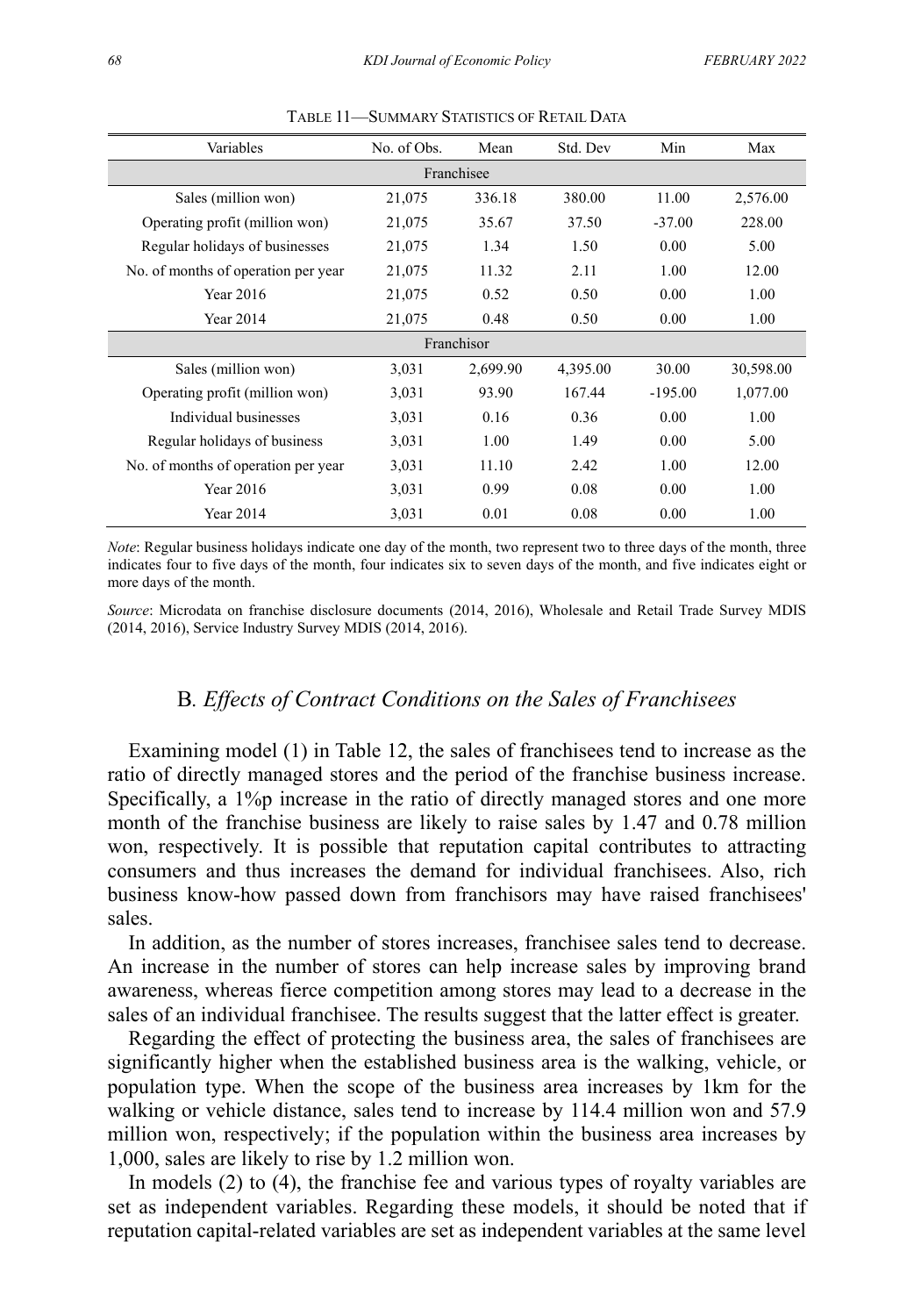| IV<br>$\overline{IV}$<br>Dep. Var.: Sales<br><b>OLS</b>                                   |                     |
|-------------------------------------------------------------------------------------------|---------------------|
| (million won)<br>Model(3)<br>Model $(1)$<br>Model $(2)$                                   | IV<br>Model $(4)$   |
| $1.472***$                                                                                |                     |
| Ratio of directly managed stores<br>(0.349)                                               |                     |
| $0.783***$<br>No. of months of franchise business                                         |                     |
| (0.044)                                                                                   |                     |
| $-0.013***$<br>No. of franchisee stores                                                   |                     |
| (0.003)                                                                                   |                     |
| $11.665***$<br>3.739<br>Franchise fee                                                     | 18.958***           |
| (3.059)<br>(2.996)                                                                        | (3.204)             |
| $-21.617$<br>Royalty: Fixed-sum                                                           |                     |
| (23.202)                                                                                  |                     |
| $4.401***$<br>Royalty: Fixed-rate                                                         |                     |
| (0.554)                                                                                   |                     |
| Royalty: % of raw materials price                                                         | $-34.978***$        |
|                                                                                           | (4.318)             |
| 0.917<br>$-3.346$<br>$-0.375$<br>Territorial range: Radius                                | $-5.633**$          |
| (2.512)<br>(2.639)<br>(2.649)                                                             | (2.757)             |
| 110.962***<br>108.169***<br>114.434***<br>Territorial range: Walking                      | 67.786***           |
| (16.577)<br>(14.464)<br>(15.383)                                                          | (16.761)            |
| 57.947***<br>54.087***<br>54.082***<br>Territorial range: Vehicle                         | 68.689***           |
| (2.373)<br>(2.380)<br>(2.364)                                                             | (3.057)             |
| $1.226***$<br>$0.947***$<br>$0.737***$<br>Territorial range: Population<br>(0.086)        | $0.947***$          |
| (0.082)<br>(0.082)<br>$-26.014***$                                                        | (0.085)             |
| 6.805<br>2.779<br>Territorial range: Administrative area<br>(8.769)<br>(6.846)<br>(8.025) | $-4.913$<br>(8.753) |
| $0.341***$<br>0.014<br>0.161                                                              | $-0.457***$         |
| Store area<br>(0.127)<br>(0.121)<br>(0.128)                                               | (0.144)             |
| $-43.703***$<br>$-43.593***$<br>$-40.228***$                                              | $-43.016***$        |
| Regular holidays of business<br>(2.234)<br>(1.799)<br>(1.907)                             | (1.975)             |
| 31.039***<br>31.641***<br>31.545***                                                       | 31.573***           |
| No. of months of operation per year<br>(1.163)<br>(1.177)<br>(1.169)                      | (1.224)             |
| $-91.721***$<br>$-4.846$<br>$-63.210**$                                                   | 56.991**            |
| Year 2014<br>(6.337)<br>(24.715)<br>(25.070)                                              | (26.553)            |
| $-56.449$<br>20.708<br>35.300                                                             | $-187.927*$         |
| Constant<br>(92.977)<br>(102.449)<br>(102.277)                                            | (107.844)           |
| Region dummy<br>$\mathcal{O}$<br>$\overline{O}$<br>$\overline{O}$                         | $\Omega$            |
| Meddle-sector dummy<br>$\mathcal{O}$<br>$\mathcal{O}$<br>$\mathcal{O}$                    | $\mathcal{O}$       |
| Observations<br>21,075<br>21,075<br>21,075                                                | 21,075              |
| R <sup>2</sup><br>0.159<br>0.143<br>0.154                                                 | 0.072               |

| TABLE 12—ESTIMATION RESULTS OF FRANCHISEES' SALES |  |
|---------------------------------------------------|--|
|---------------------------------------------------|--|

*Note*: Standard errors are in parentheses. \*, \*\*, and \*\*\* denote statistical significance at the 10%, 5%, and 1% level, respectively.

as franchise fees and royalties, endogeneity problems may arise in these contract condition variables. In addition, the effect of reputation capital is dispersed into direct effects through the ratio of directly managed stores and the period of the franchise business and indirect effects through franchise fees and royalties, causing the difficulties in interpretation. Therefore, in Models (2) to (4), the reputation capital variables are set as instrumental variables of franchise fees and royalties, respectively.

The estimates in Models (2) and (4) suggest a tendency for franchisees' sales to increase significantly when the franchise fee increases. A positive coefficient is also estimated in Model (3), but it is not significant.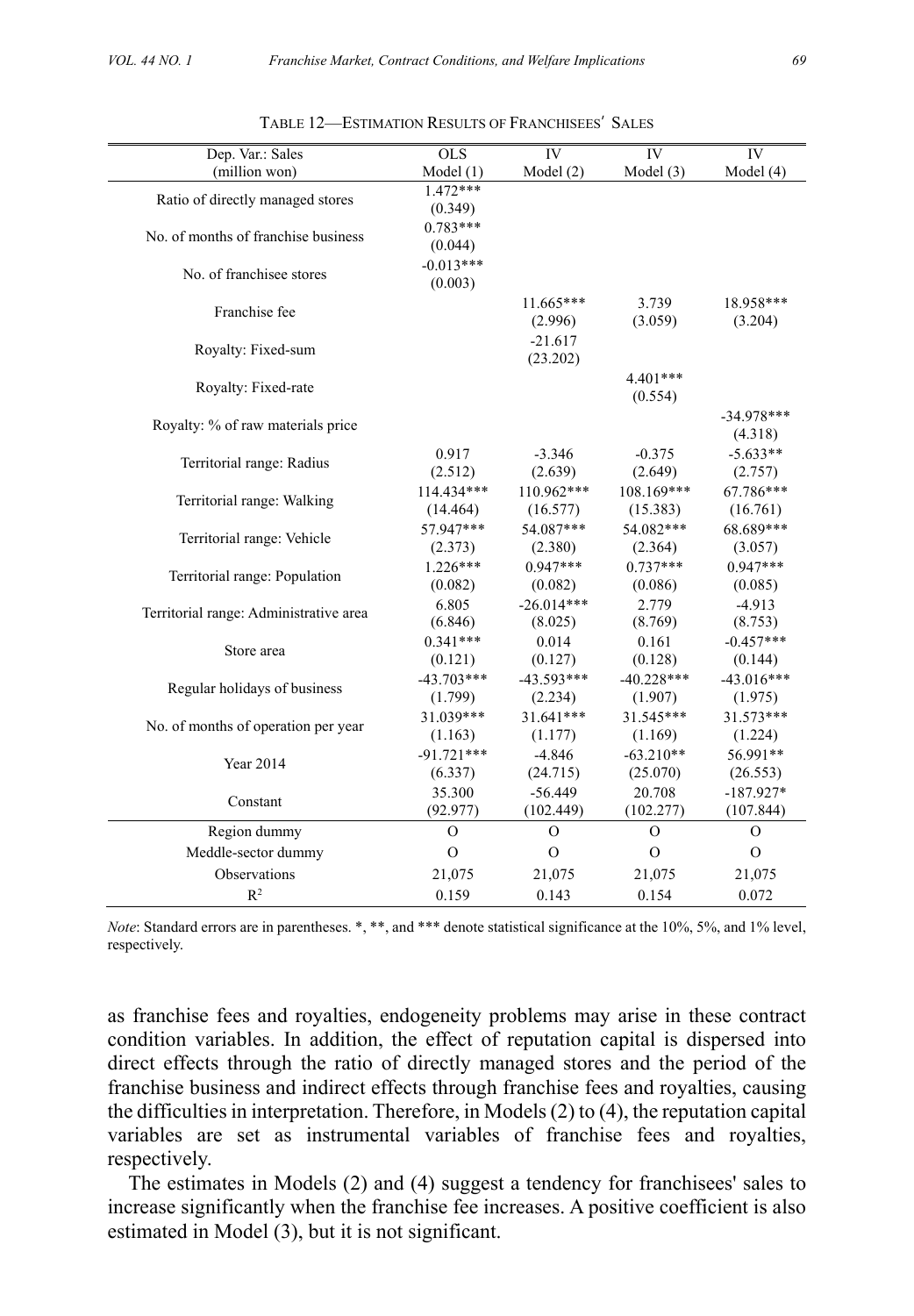On the other hand, royalty contracts show different results by type. The fixed-sum royalty in Model (2) does not have a significant effect. In such a contract, a fixed amount of money is collected every month regardless of the level of franchisees' sales, meaning that a franchisor's incentive for raising their stores' sales may be low. Conversely, the fixed-rate royalty contract of Model (3) shows a significant positive effect. When the royalty increases by  $1\%p$ , the franchisees' sales increase by approximately 4.4 million won on average, supporting the contention that franchisors can have a strong incentive to increase their stores' sales.

Model (4) considers another type of royalty, corresponding to a certain percentage of the raw materials price. Having negative coefficients, this type of royalty is commonly observed in wholesale and retail and in food services. In a situation where new franchisors who have not accumulated reputation capital cannot set high franchise fees and royalties, they may try to secure profits by including margins in the raw materials price. However, as brand awareness and the reputation are insignificant, it appears to be difficult to generate the effect of increasing demand for franchisees.

### C*. Effects of Contract Conditions on Franchisees' Operating Profits*

The effect of increasing sales from franchise fees and fixed-rate royalty contracts appears to be good for franchisees. Nevertheless, setting them high may not be necessarily beneficial to their welfare because franchise fees and royalties are what they eventually have to pay to franchisors. If the effect of increasing costs is greater than the effect of increasing sales, the operating profit that franchisees can secure will actually decrease. In particular, considering the industry criticism that the costs paid by franchisees to the franchisor are excessive and cause management instability, verification of this aspect is very important.

Indeed, it is found that increases in franchise fees and all types of royalties have a negative effect on operating profits (Table 13). This implies that the cost-increasing effect is stronger than the sales-increasing effect of reputation capital. Even if the franchisor sets franchise fees and royalty levels that reflect the reputation capital accumulated in the brand, the sales of franchisees may not improve, as can be expected due to the fierce competition in the market. Notably, the fixed-rate royalty type had the smallest negative effect in terms of the extent of the decrease in the operating profit.

On the other hand, all types of business area protection tend to raise operating profit significantly. The business area guarantees exclusive commercial territories. Because it increases demand but does not increase costs, operating profit is likely to improve.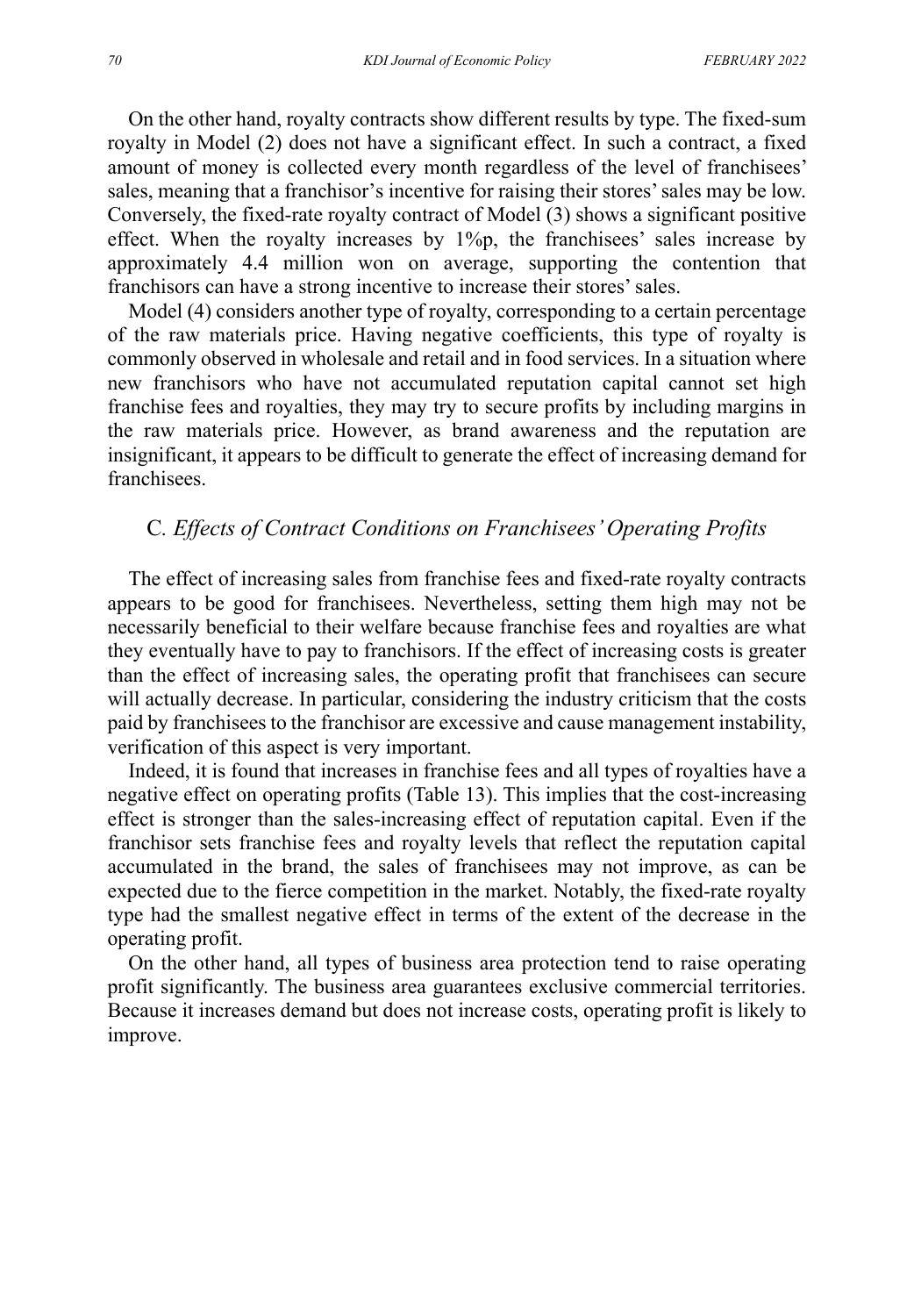| Dep. Var.: Operating profit            | IV            | <b>IV</b>     | IV            |
|----------------------------------------|---------------|---------------|---------------|
| (million won)                          | Model(1)      | Model(2)      | Model $(3)$   |
| Franchise fee                          | $-0.658**$    | $-0.321$      | 0.015         |
|                                        | (0.307)       | (0.314)       | (0.325)       |
| Royalty: Fixed-sum                     | $-4.108*$     |               |               |
|                                        | (2.380)       |               |               |
| Royalty: Fixed-rate                    |               | $-0.266***$   |               |
|                                        |               | (0.057)       |               |
| Royalty: % of raw materials price      |               |               | $-3.471***$   |
|                                        |               |               | (0.438)       |
| Territorial range: Radius              | $1.189***$    | $0.985***$    | $0.953***$    |
|                                        | (0.271)       | (0.272)       | (0.280)       |
| Territorial range: Walking             | $9.201***$    | 7.983***      | 4.414***      |
|                                        | (1.700)       | (1.579)       | (1.699)       |
| Territorial range: Vehicle             | $4.181***$    | 4.199***      | $5.637***$    |
|                                        | (0.244)       | (0.243)       | (0.310)       |
| Territorial range: Population          | $0.075***$    | $0.091***$    | $0.076***$    |
|                                        | (0.008)       | (0.009)       | (0.009)       |
| Territorial range: Administrative area | $4.514***$    | 2.701***      | $6.581***$    |
|                                        | (0.823)       | (0.900)       | (0.887)       |
| Store area                             | $0.030**$     | 0.020         | $-0.017$      |
|                                        | (0.013)       | (0.013)       | (0.015)       |
| Regular holidays of business           | $-1.951***$   | $-1.879***$   | $-1.794***$   |
|                                        | (0.229)       | (0.196)       | (0.200)       |
| No. of months of operation per year    | $2.381***$    | $2.377***$    | $2.370***$    |
|                                        | (0.121)       | (0.120)       | (0.124)       |
| <b>Year 2014</b>                       | $-17.189***$  | $-14.743***$  | $-11.444***$  |
|                                        | (2.535)       | (2.574)       | (2.692)       |
| Constant                               | 28.463***     | 23.801**      | 15.416        |
|                                        | (10.508)      | (10.502)      | (10.933)      |
| Region dummy                           | $\mathcal{O}$ | $\Omega$      | $\mathcal{O}$ |
| Meddle-sector dummy                    | $\mathcal{O}$ | $\mathcal{O}$ | $\mathbf{O}$  |
| Observations                           | 21,075        | 21,075        | 21,075        |
| R <sup>2</sup>                         | 0.075         | 0.084         | 0.021         |

| TABLE 13—ESTIMATION RESULTS OF FRANCHISEES' OPERATING PROFIT |
|--------------------------------------------------------------|
|--------------------------------------------------------------|

*Note*: Standard errors are in parentheses. \*, \*\*, and \*\*\* denote statistical significance at the 10%, 5%, and 1% level, respectively.

# D*. Effects of Contract Conditions on Franchisors' Sales and Profits*

The sales structure of franchisors is quite different from those of franchisees. The latter depends entirely on the purchases of end-consumers, but the former can be generated through various channels according to the formula below.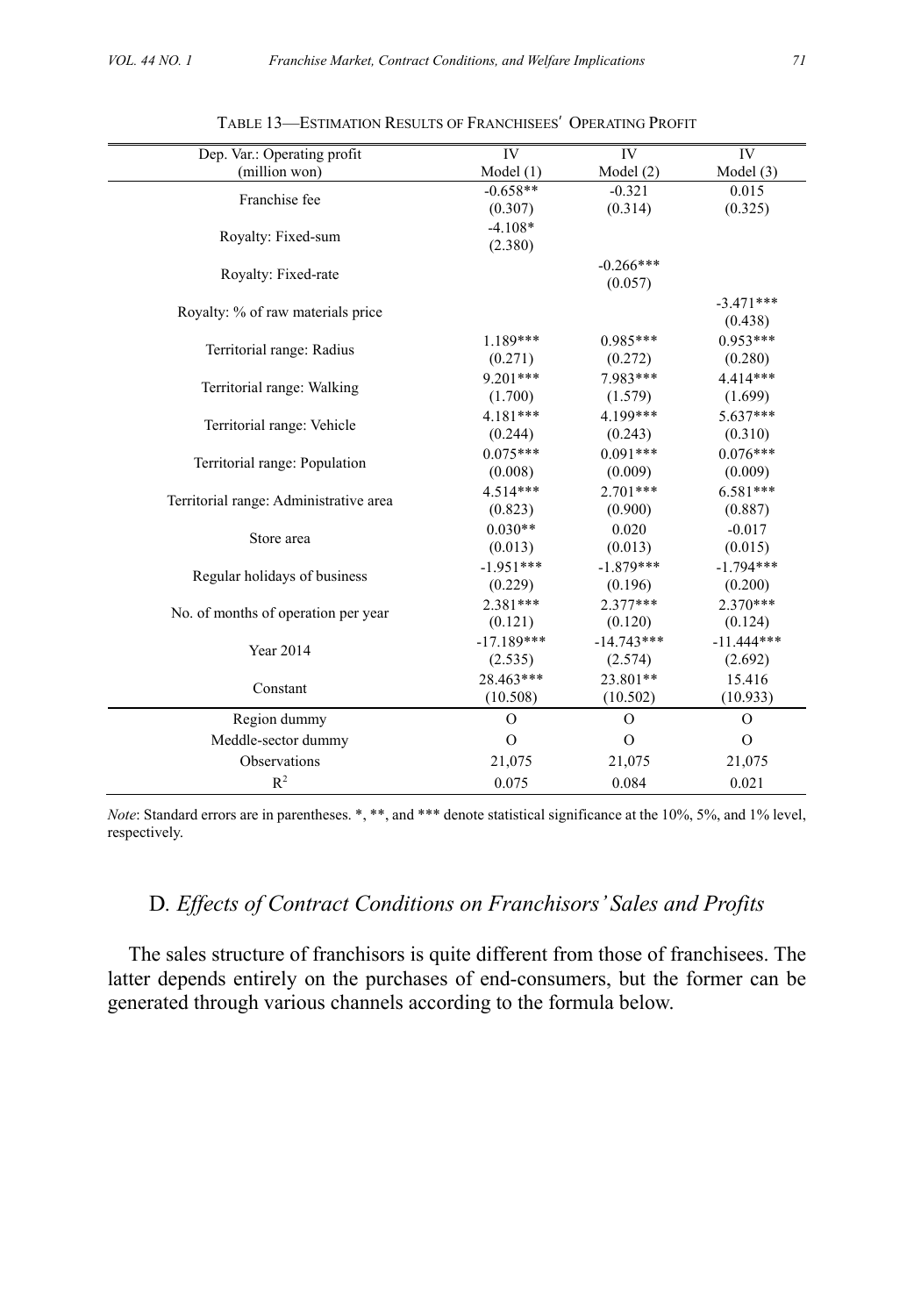Franchisor's sales<sub>i</sub> = 
$$
\sum_{i}
$$
 (Franchise fee<sub>ij</sub> + Education expenses<sub>ij</sub> + Other expenses<sub>ij</sub>)

\n• Number of franchise stores<sub>ij</sub>

\n•  $\sum_{j}$  (Fixes sum roughly<sub>ij</sub>) · Number of franchise stores<sub>ij</sub>

\n•  $\sum_{j}$   $\sum_{s}$  Fixed percentage roughly<sub>ij</sub> · Sales of franchise<sub>ijs</sub>

\n•  $\sum_{j}$   $\sum_{s}$  (1 + Raw material roughly<sub>ij</sub>) · Supply price of raw materials

\n•  $\sum_{j}$   $\sum_{t}$  Sales of directly managed store<sub>ijt</sub>

where *i* : Franchisor, *j* :Brand, *s* : Franchisee, *t* : Directly managed store.

According to model (1) in Table 14, a franchisor's sales tend to rise as the ratio of directly managed stores and the period of the franchise business increase, similar to the trend found for franchisees. The reputation capital and business know-how accumulated in the brand act as positive factors not only for the sales of franchisees but also for the growth of the franchisors.

The number of stores also has a positive effect, as opposed to a negative effect on franchisees. As the number of stores increases, franchisors come to have more channels for securing franchising fees, education fees, and royalties, meaning that their sales can increase. This confirms that franchisors have economic incentives to recruit more franchisees.

Interestingly but naturally, models (2) to (4) clearly show that franchise fees and all types of royalties are factors that increase the sales of franchisors. If the franchise fee increases by 1 million won, the franchise sales tend to increase by 440 million won, and when the fixed-sum, fixed-rate, and raw materials royalty levels increase by one unit, the franchise sales tend to increase by 4.35, 0.09, and 0.59 billion won, respectively. As shown in the formula above, these contract terms correspond to the franchisor's revenue source, making it likely that positive effects will result.

Models (5) to (7) estimate the effects of contract terms on the operating profit and reveal a distinct positive effect. This result is contrary to the situation of franchisees, where the operating profit decreases as the franchise fees and royalties increase. From this, we can guess the cause of the ongoing conflicts between the two parties over the distribution of value added.

The effects of business area protection also reveal contradictory results. While it helps franchisees have more sales and gain more operating profits, it diminishes those of franchisors by limiting the opening of additional stores. This is how the economic interests collide, from which we may forecast that disputes over infringements of business areas are likely to continue in the future.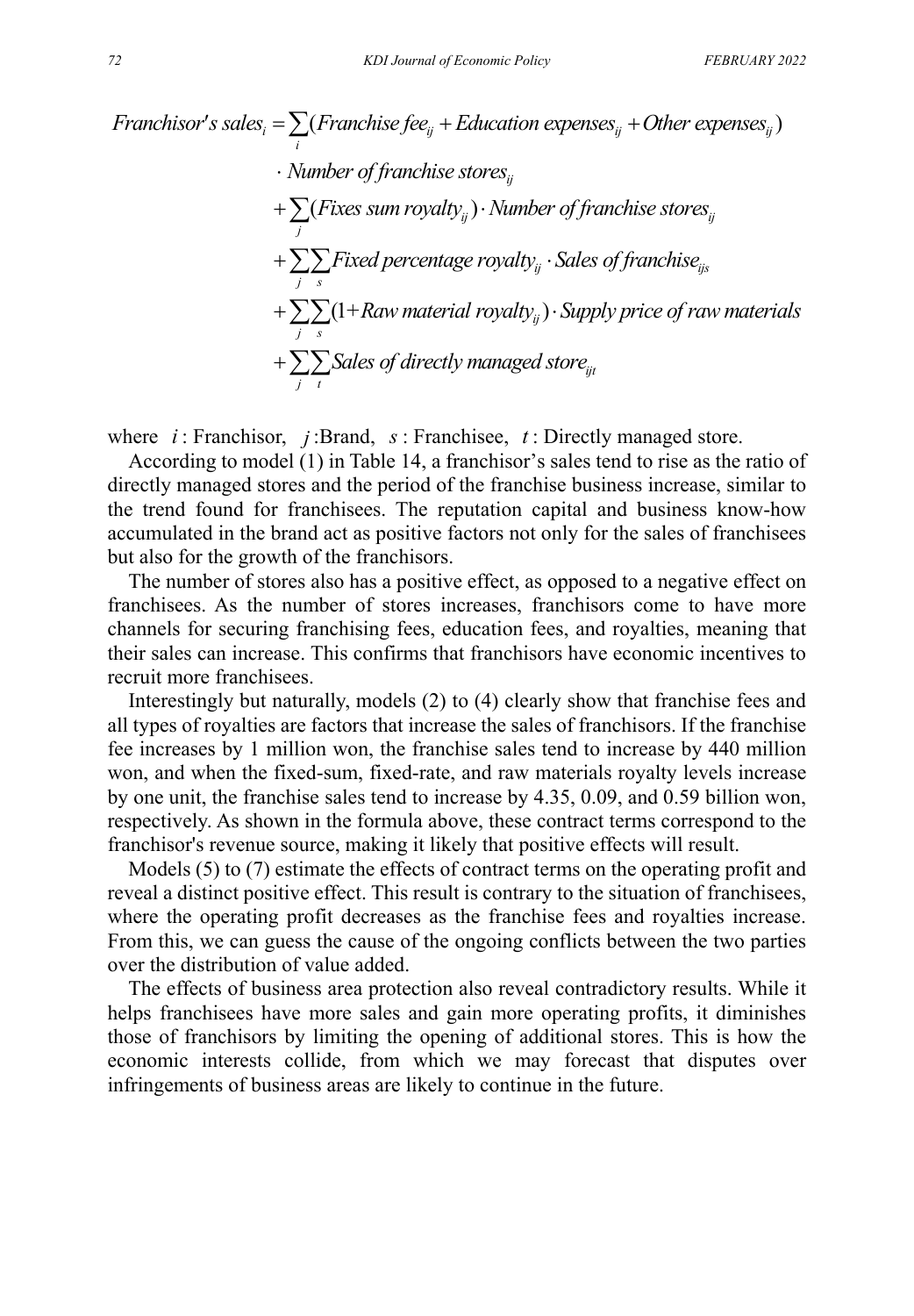| í        |
|----------|
| ļ        |
|          |
|          |
|          |
|          |
|          |
|          |
|          |
|          |
|          |
|          |
|          |
|          |
|          |
|          |
|          |
|          |
| I        |
|          |
|          |
|          |
|          |
|          |
|          |
|          |
|          |
|          |
|          |
| ļ        |
|          |
|          |
| $T = 14$ |
|          |
|          |
|          |

| Dep. Var.:                                              |                              | Sales (million won)       |                         |                                                                                            |                        | Operating profit (million won) |                        |
|---------------------------------------------------------|------------------------------|---------------------------|-------------------------|--------------------------------------------------------------------------------------------|------------------------|--------------------------------|------------------------|
|                                                         | Model (1)<br><b>OLS</b>      | Model (2)                 | Model (3)               | Model (4)                                                                                  | Model (5)              | Model (6)                      | Model (7)              |
| Ratio of directly managed stores                        | 58.101***<br>(4.670)         |                           |                         |                                                                                            |                        |                                |                        |
| No. of months of franchise business                     | $2.846***$<br>(1.062)        |                           |                         |                                                                                            |                        |                                |                        |
| No. of total franchise store                            | $0.493***$<br>(0.071)        |                           |                         |                                                                                            |                        |                                |                        |
| Franchise fee                                           |                              | 442.556***<br>(24.126)    | 395.150***<br>(21.718)  | 351.247****<br>(23.643)                                                                    | $7.753***$<br>(0.884)  | $7.230***$<br>(0.844)          | 5.602 ***<br>(0.884)   |
| Royalty: Fixed-sum                                      |                              | 4,354.754***<br>(508.886) |                         |                                                                                            | 47.673**<br>(18.642)   |                                |                        |
| Royalty: Fixed-rate                                     |                              |                           | 90.399***<br>(10.645)   |                                                                                            |                        | $0.959**$<br>(0.414)           |                        |
| Royalty: % of raw materials price                       |                              |                           |                         | 86.346***<br>(125.183)                                                                     |                        |                                | $9.264**$<br>(4.679)   |
| Territorial range: Radius                               | 117.407<br>(92.717)          | 619.907***<br>(106.288)   | 508.312***<br>(99.597)  | 534.894***<br>(104.195)                                                                    | (3.894)<br>$-4.520$    | (3.870)<br>$-3.312$            | $-3.516$<br>(3.895)    |
| Territorial range: Walking                              | 305.435                      | $-1,442.919***$           | 1,040.907***            | $-282.786$                                                                                 | 55.027***              | 50.315***                      | 43.059***              |
|                                                         | 64.420**<br>366.073)         | 373.236***<br>(429.909)   | 337.336***<br>(391.952) | (396.058)<br>108.124                                                                       | $6.521***$<br>(15.748) | $6.125***$<br>(15.228)         | $2.552***$<br>(14.805) |
| Territorial range: Vehicle                              | (71.287)                     | (80.652)                  | (75.552)                | (91.977)                                                                                   | (2.954)                | (2.935)                        | (3.438)                |
| Territorial range: Population                           | $4.810*$<br>(2.672)          | $11.821***$               | $7.025**$               | 9.966***                                                                                   | (0.110)<br>0.154       | (0.109)<br>$0.102\,$           | (0.110)<br>0.138       |
| Territorial range: Administrative area                  | $-2,301.321***$              | 2,976.654***<br>(2.999)   | 2,350.277***<br>(2.809) | $-3,058.390***$<br>(2.937)                                                                 | 36.001***              | 29.312***                      | 37.940***              |
| Individual businesses                                   | $-1,346.589***$<br>(196.767) | 2,096.117***<br>(220.187) | ****799.91<br>(214.176) | $-1.653.400***$<br>(220.683)                                                               | 34.021***<br>(8.066)   | 28.794***<br>(8.321)           | $29.387***$<br>(8.249) |
|                                                         | (208.548)                    | (237.405)                 | (216.365)               | (226.711)                                                                                  | (8.697)                | (8.406)                        | (8.475)                |
| Constant                                                | $\circ$                      | $\circ$                   | $\circ$                 | $\circ$                                                                                    | $\circ$                | $\circ$                        | $\circ$                |
| Control variables, Meddle-sector<br>dummy, Region_dummy | (2,773.208)<br>$-3,010.994$  | (3,075.487)<br>657.574    | (2,887.477)<br>587.409  | (3,020.655)<br>1,641.021                                                                   | (112.661)<br>110.961   | (112.184)<br>110.526           | (112.915)<br>122.108   |
| Observations                                            | 3,031                        | 3,031                     | 3,031                   | 3,031                                                                                      | 3,031                  | 3,031                          | 3,031                  |
| $\mathbf{\tilde{R}}^2$                                  | 0.285                        | 0.103                     | 0.209                   | 0.133                                                                                      | 0.170                  | 0.178                          | 0.166                  |
| Note: Standard errors are in parentheses.               |                              |                           |                         | *, **, and *** denote statistical significance at the 10%, 5%, and 1% level, respectively. |                        |                                |                        |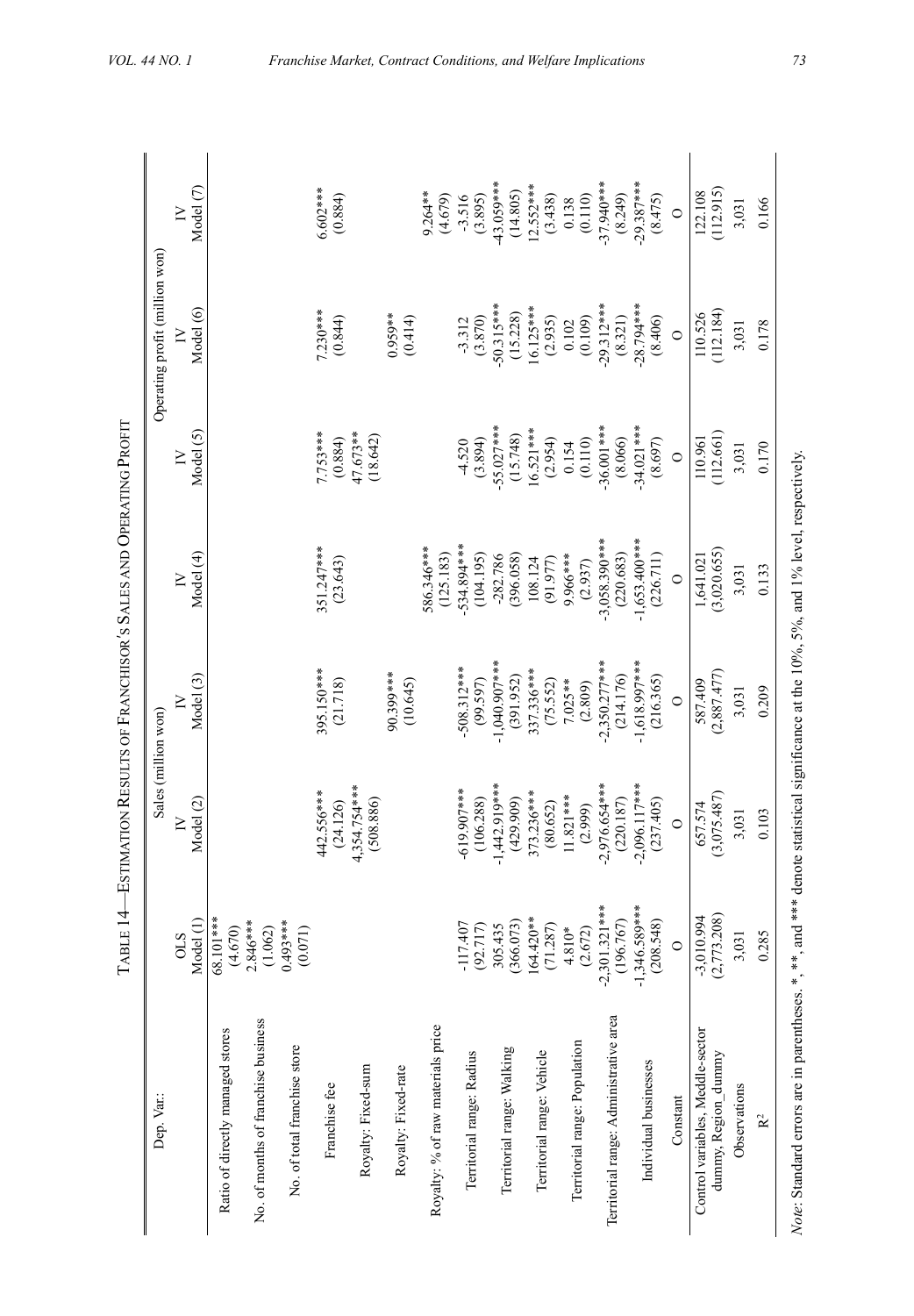#### **VII. Policy Recommendations**

Based on the empirical results, we can provide the following policy recommendations. First, the experience of running directly managed stores of franchisors should be clearly revealed in the Information Disclosure Documents. It is necessary to set items such as the 'start date of directly managed stores' and the 'period of the operation of directly managed stores before the franchise business' as mandatory provision items. Information on direct management experience can be used as an important criterion for franchisees to judge the degree of reputation capital of the brand and the appropriateness of franchise fees and royalties.

Next, it is necessary to pay more attention to the positive relationship between the business performance of franchisees and fixed-rate royalties, which are adopted by only a quarter of brands. Fixed-rate royalties significantly increase franchisee sales and have the smallest negative effect on operating profit compared to other types of royalties. This type also provides a strong incentive for franchisors to increase franchisees' sales, which can enhance the win-win growth of the franchise market. In order to revitalize fixed-rate royalties, franchisors must be able to observe their franchisees' sales transparently. As part of the small business supporting policy, the central government can consider supporting POS systems for franchisees of brands meeting certain criteria.

Also, it is necessary to strengthen the qualifications of franchising business so that the franchisor does not recruit franchisees with untested brands in the market. As in the overseas market, where the franchise industry has developed, the government needs to consider an institutional device that allows only franchisors with a certain degree of experience in operating a directly managed store to recruit franchisees.

Policy efforts are also needed to alleviate the reckless entry of franchisees into the market. In the domestic market, unprepared start-ups and overcrowding are aggravating factors, mainly in the food services and wholesale and retail businesses. This is highly likely to lower the profitability of individual franchisees by limiting the demand-increasing effect of reputation capital. Therefore, in some overcrowded industries, it is necessary to induce contemplated start-ups by restricting governmental or franchisee loans to a certain extent.